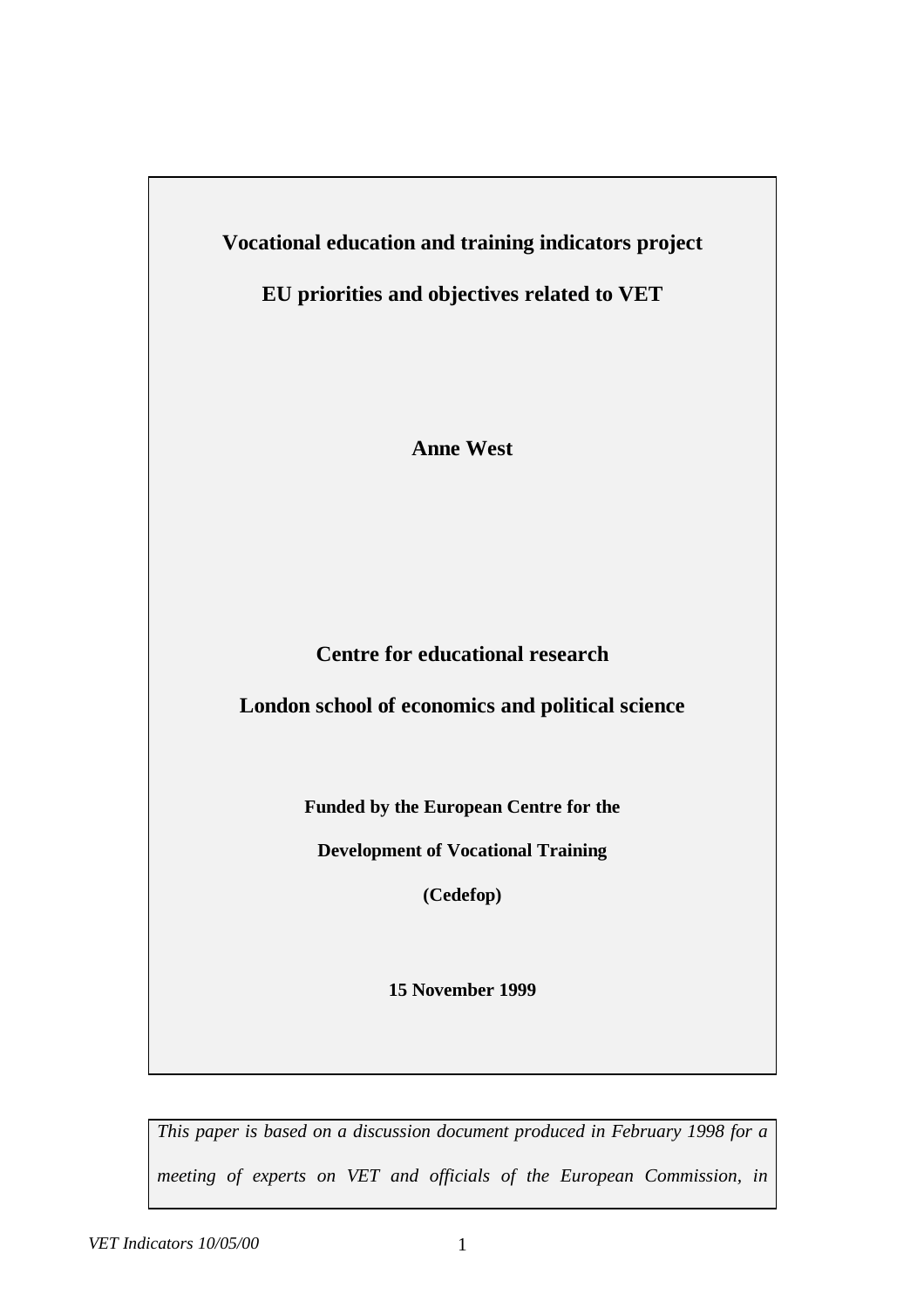*particular DGXXII and the European Centre for the Development of Vocational Training (Cedefop). The paper has been elaborated on the basis of the comments made at that meeting, two papers produced by Felix Buchel and a draft article produced by Pascaline Descy and Sven-Age Westphalen entitled 'Measuring the effectiveness of training'.*

*Policy priorities were updated in October 1999 for Eurostat.*

# **1 Introduction**

The overall aim of this project is to develop a set of indicators that will enable an improvement in the understanding of the effectiveness of vocational education and training. For the purposes of this project, effectiveness will be considered from the point of view of public authorities, enterprises and individuals within an overall framework of EU priorities. Once established, the indicators could be derived from data obtained via statistical surveys such as the Vocational Education and Training (VET) survey, the Continuing Vocational Training Survey (CVTS), the Labour Force Survey (LFS) or the European Community Household Panel (ECHP) survey. The indicators themselves would be at Member State level and European Union level.

Whilst it is necessary to decide in broad terms what outcome measures should be used to assess effectiveness (i.e. dependent variables such as improved skill levels) and those factors that may have an impact on the outcome measures (i.e. independent variables such as number of hours of training), there is also a need to have a conceptual framework to guide the choice of indicators selected.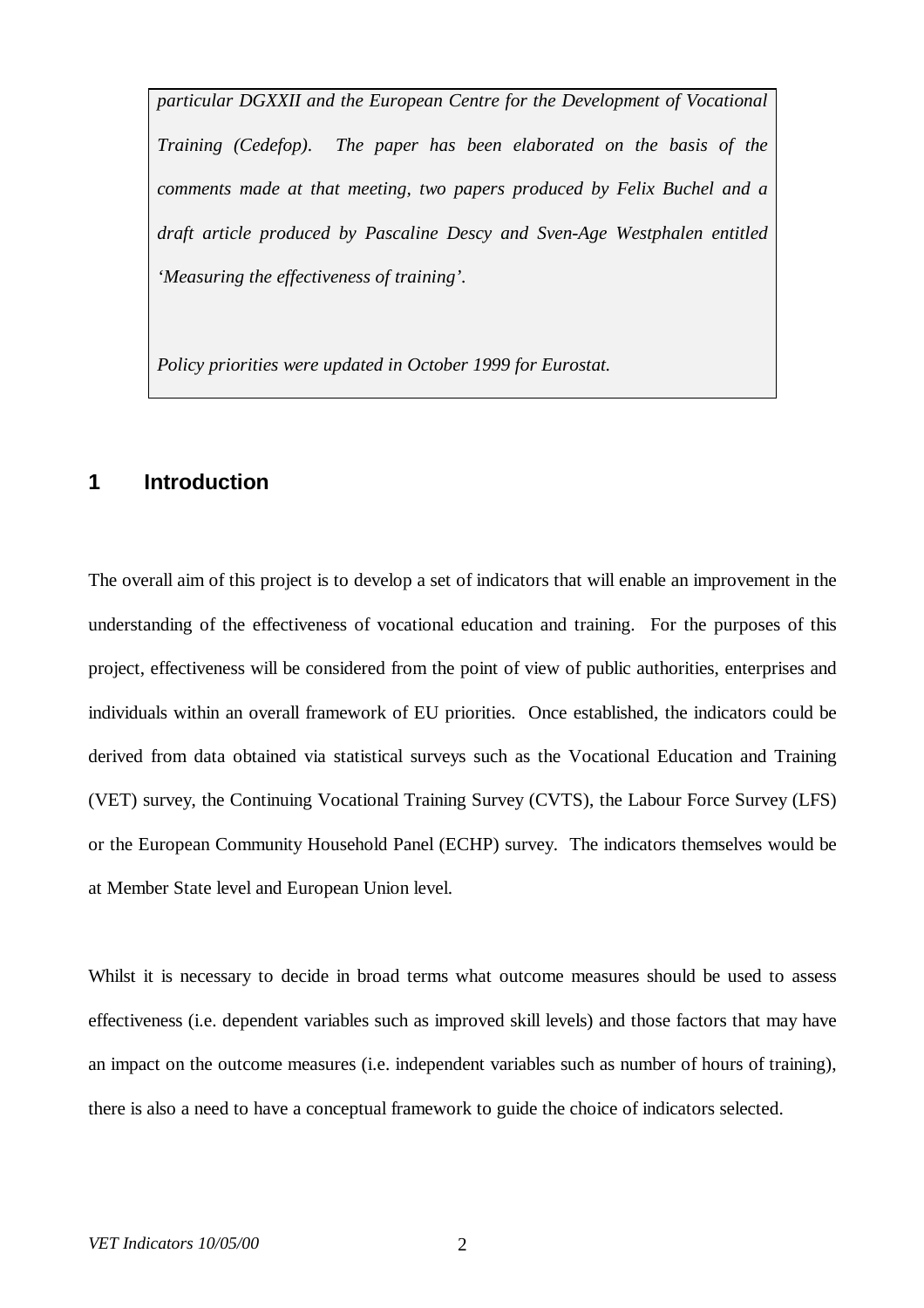A similar approach was used in relation to the Community educational indicators project in which a number of policy domains were identified to assist with the selection of statistical indicators. In the current project, however, the aims - in terms of producing indicators that relate to the effectiveness of training - are more ambitious than those of either the Community educational indicators project, or indeed the OECD project on international educational indicators.

This paper is divided into four main sections. Section 2 outlines current conceptions of statistical indicators. Section 3 provides a conceptual framework for the investigation of the effectiveness of VET and is subdivided into three parts; first, relevant VET policy issues are outlined; second, the various types of VET are described; and third, the concept of training effectiveness is discussed. Section 4 outlines the current statistical indicators concerned with training published by the European Commission and the data collection exercises undertaken.

# **2 What are statistical indicators?**

Statistics unlike indicators are purely descriptive; so, for example, the total number of trainees enrolled on a programme is an example of a statistic. Indicators on the other hand are generally conceptualised as having some reference point. So for example, the percentage of a particular age group entering initial vocational education and training is an example of an indicator. Indicators unlike raw statistics can assist with making a range of different sorts of comparisons as a result of having a common point of reference. As Nuttall (1992) comments:

'An educational indicator tells us something about the performance or behaviour of an education system and can be used to inform decision-making. Not all education statistics qualify as indicators… To be an indicator, an education statistic must have a reference point against which it can be judged. Usually the reference point is some socially-agreed upon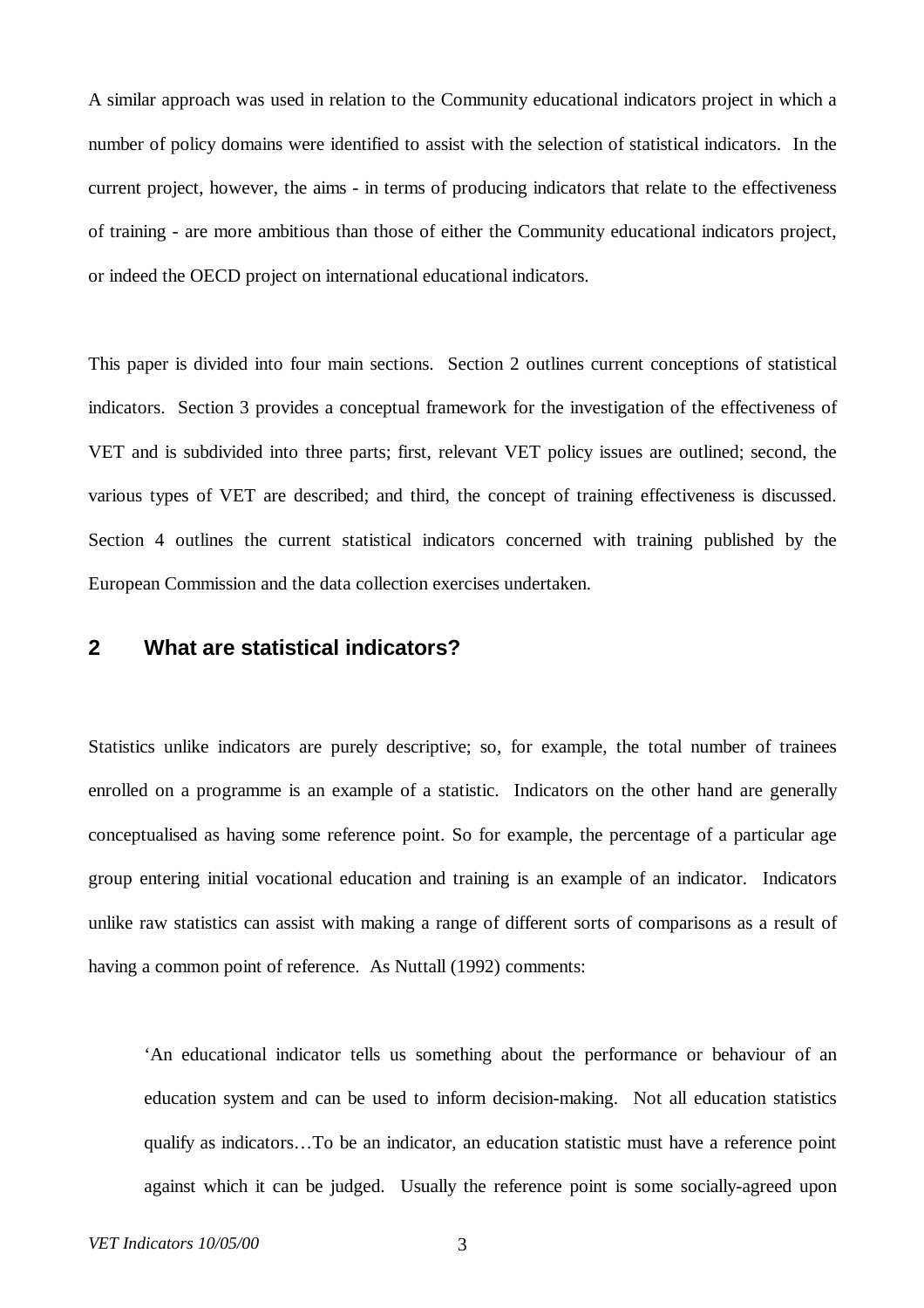standard … , a past value … , or a comparison across schools, regions or nations.' (Nuttall, 1992, p.14)

Further work on the concept of an indicator has been undertaken by van den Berghe (1997) who distinguishes between four types of indicators – descriptive indicators, management and policy indicators, performance indicators and quality indicators (a subset of performance indicators). Indicators that are linked to the achievement of particular goals or objectives can be seen as a special category of performance indicators.

Almost all models of educational indicators adopt an approach of inputs, process and outputs. Any comprehensive set of training indicators needs to include all of these. There is also a need, however, for an additional component (Descy and Westphalen, 1998) namely that of longer-term outcomes or impacts.

It should be stressed that the distinction between short-term outputs and longer-term outcomes or effects is also relevant in evaluation more generally:

'Evaluation methodology usually distinguishes between inputs, outputs and outcomes. Inputs refer to the resources deployed in the programme. Outputs are the specific interventions obtained from these resources, while outcomes are the effects that the outputs have on the underlying problem. For example, in a training programme, inputs are the financial costs of the resources used, while outputs might be the number of training places or training months purchased from these resources. Outcomes or impacts – a more difficult thing to measure – might be lower unemployment in the area either as a whole or among certain specific groups.' (Kleinman, West and Sparkes, 1998)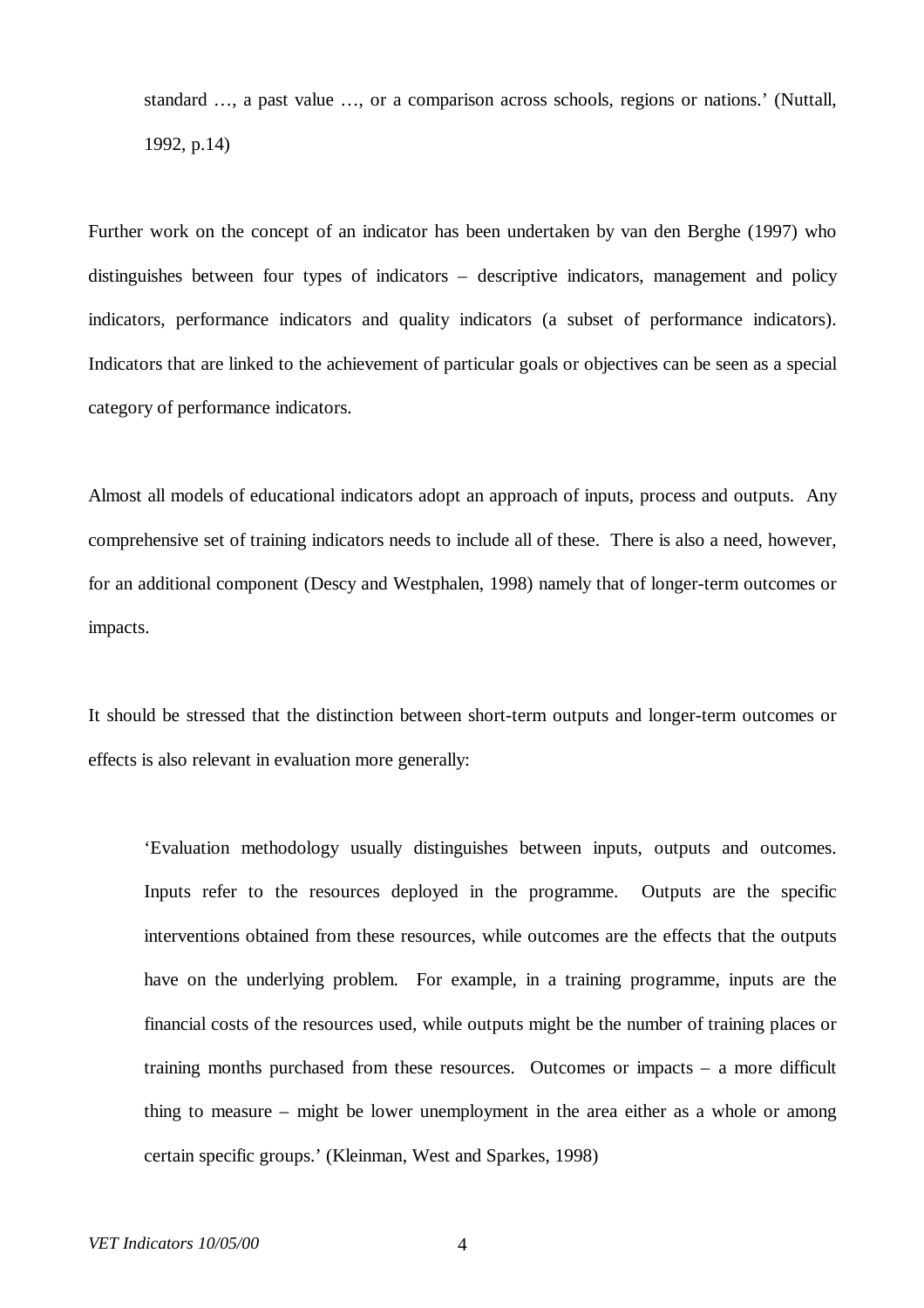# **3 Developing a conceptual framework**

### **3.1 Policy relevant issues**

Recent documents produced by the European Commission and EU policy statements have stressed the importance of VET. The priorities for training defined in the different publications are a reference point for establishing indicators. Two overarching priorities run through the various documents:

- (a) contribution to the construction of a Europe of knowledge the development of knowledge, citizenship and competences;
- (b) support for employment policies encouraging entrepreneurship, promoting the capacity for a successful transition into the labour market (employability), promoting the capacity for adaptation (adaptability) and reinforcing equal opportunities.

Within these two overarching areas, it is possible to operationalise nine more specific priorities (and associated domains) at EU level.

- (a) improving lifelong access to education and training for all citizens ('lifelong learning');
- (b) encouraging the acquisition of qualifications and competences that promote adaptability ('adaptability');
- (c) encouraging the acquisition of qualifications and competences that promote innovation ('innovation');
- (d) promoting the development of linguistic competences ('linguistic competences');
- *VET Indicators 10/05/00* 5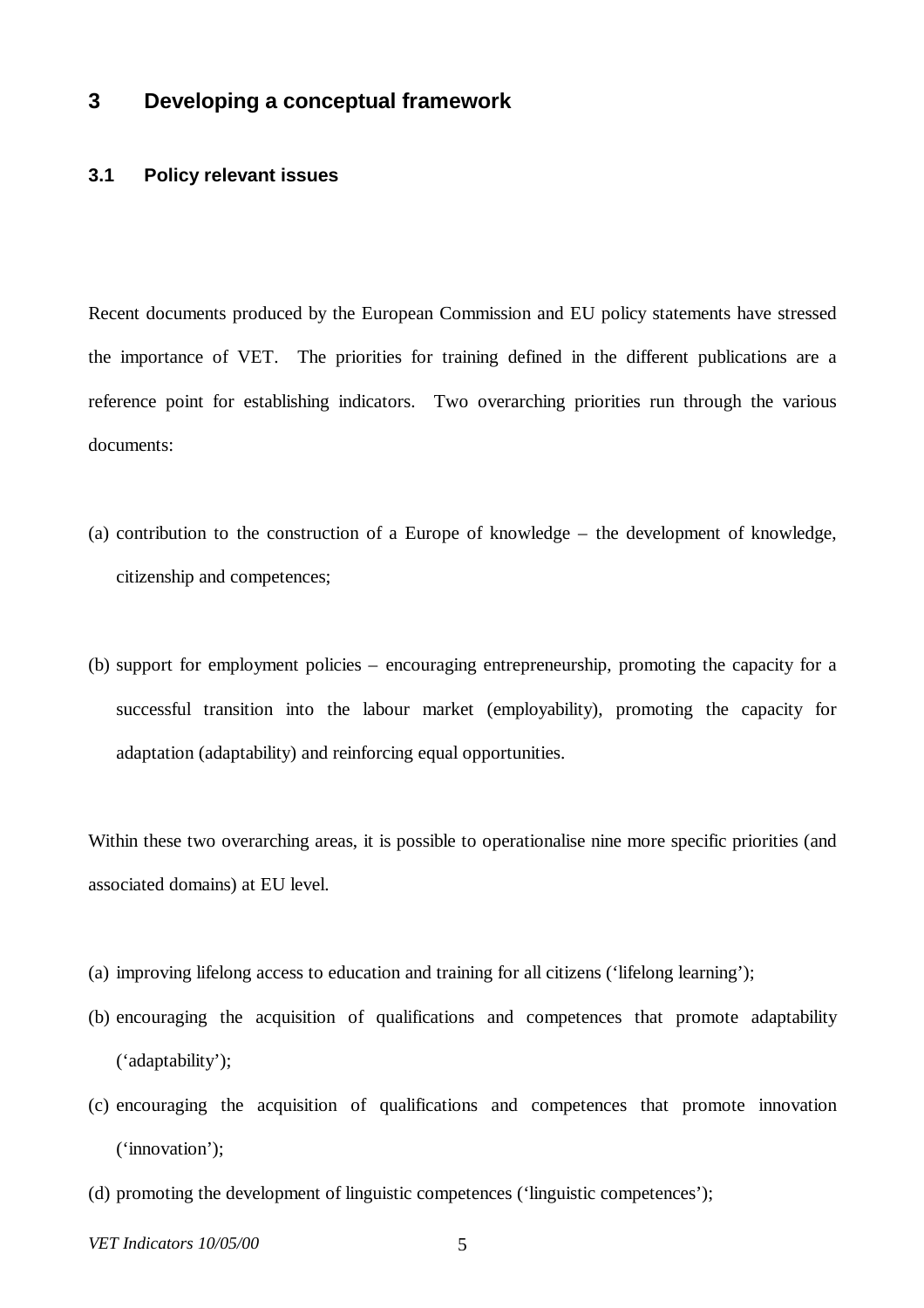- (e) promoting mobility ('mobility');
- (f) promoting investment in training ('investment in training');
- (g) supporting the transition of young people into work ('transition to work');
- (h) reducing social exclusion ('reduce social exclusion');
- (i) improving the quality of training ('quality of training').

These priorities provide an overall framework that will enable objectives of training to be identified and proposals for statistical indicators to be made. It should be noted, however, that the priorities of 'lifelong learning' and 'innovation' are overarching priorities whilst the remainder can be more specifically linked to specific training objectives.

Examples of the ways in which EU documents and policies are addressing these priority domains are provided next.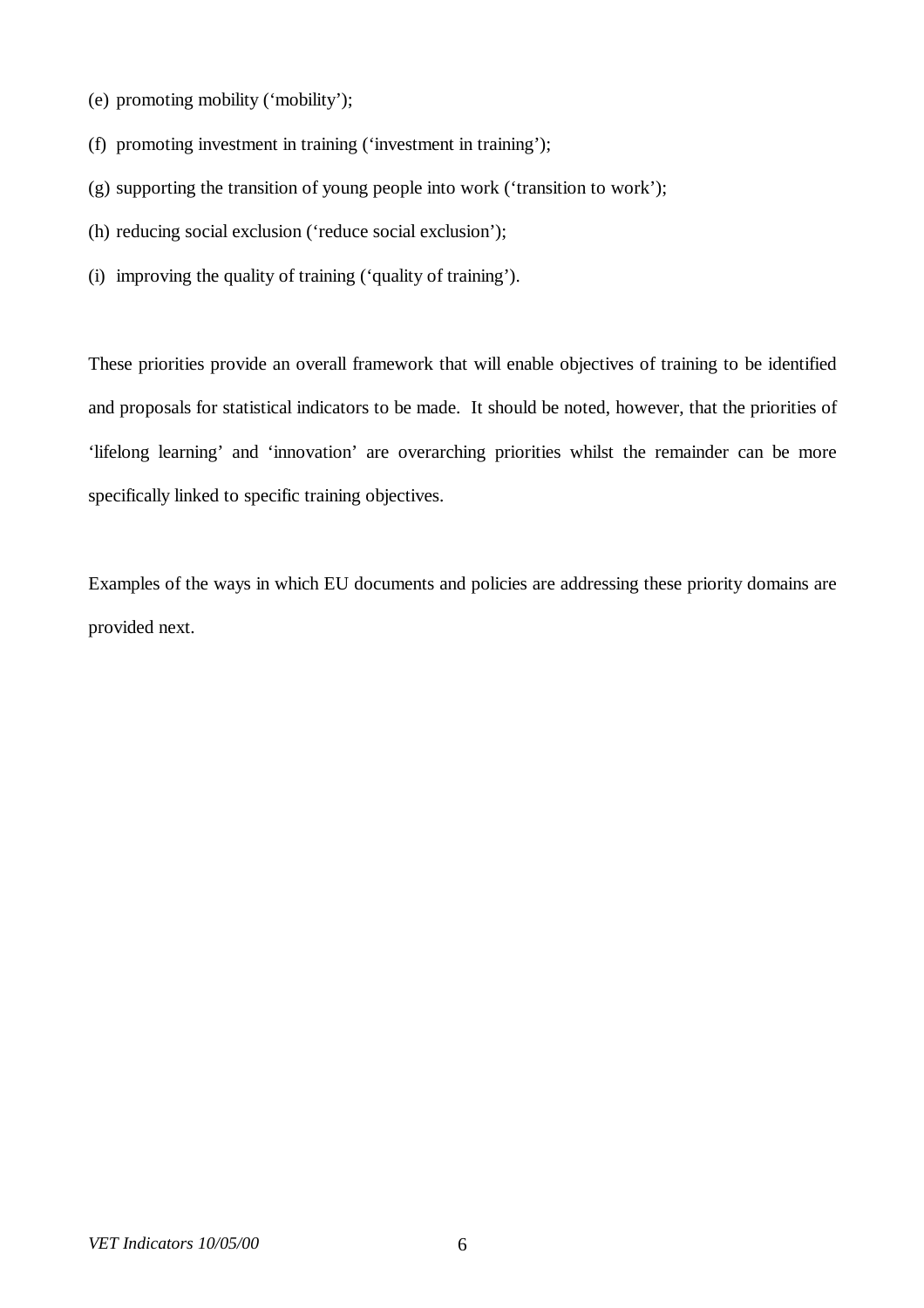# **Domain 1: Lifelong learning**

Lifelong learning emerges as a priority in EU reports. It is frequently combined with other thematic priorities and can be considered to be a transversal theme.

*Each Member State will review and, where appropriate, refocus its benefit and tax system: to develop a policy for active ageing, encompassing appropriate measures such as maintaining working capacity, lifelong learning ... (Guideline No 4: Proposal for guidelines for Member States employment policies (European Commission, DG5, 1999))*

*The objectives of the programme [Leonardo da Vinci second phase] shall be to: improve the quality of, and access to, continuing vocational training and lifelong acquisition of skills and competences… .' (Council Decision, 26 April 1999).*

*'There must be access to training throughout life' (White paper: Teaching and learning, 1995, p. 36).*

*'Lifelong education is ... the overall objective ... each country should be aiming towards universally accessible advanced vocational training' (White paper: Growth, competitiveness, employment, 1994, p. 15- 16).*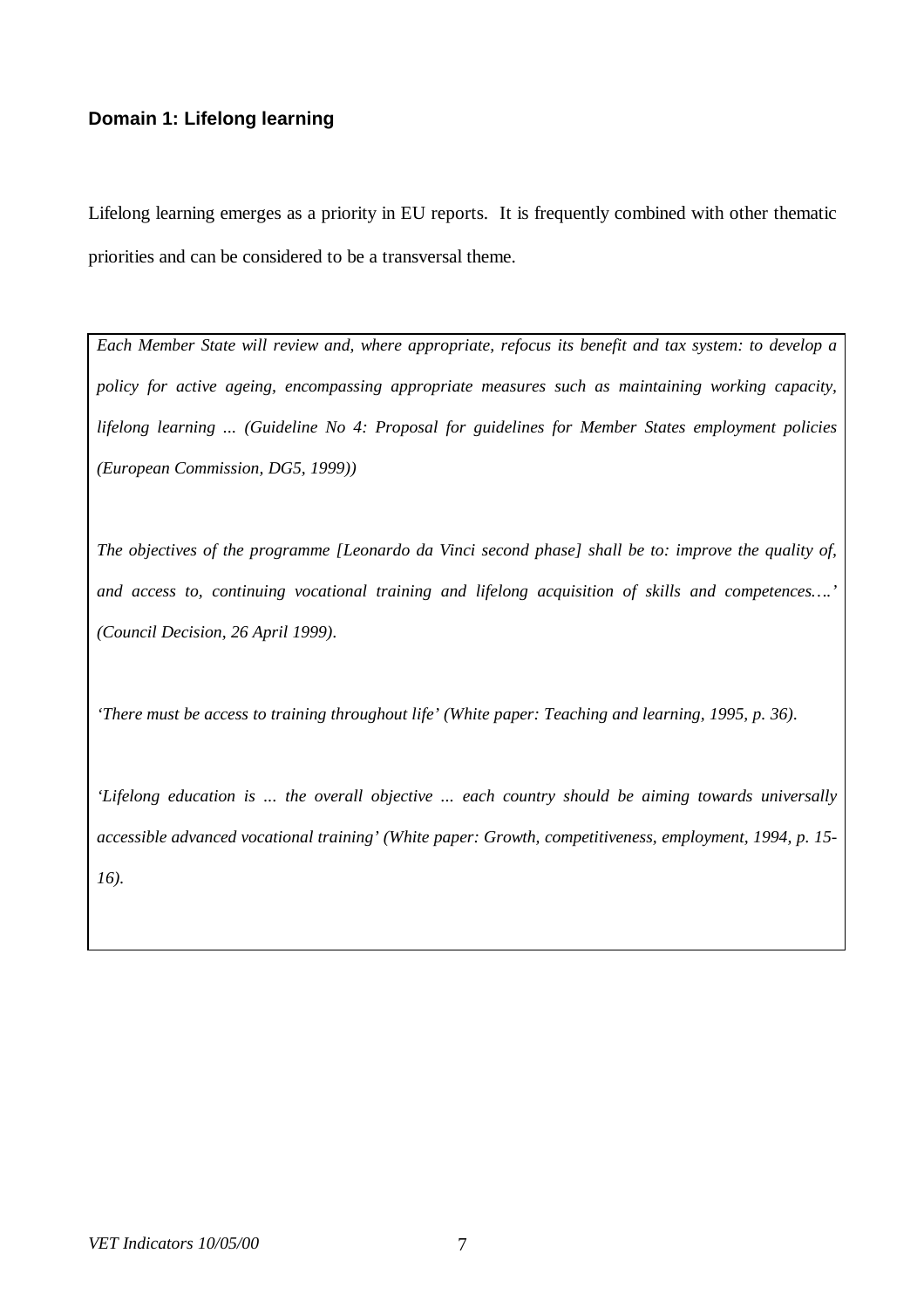### **Domain 2: Adaptability**

A key issue in relation to adaptability is the importance of information and communications technology, as a core skill. This is seen to be fundamental to employability in general.

*In order to reinforce the development of a skilled and adaptable workforce, both Member States and the social partners will endeavour to develop possibilities for lifelong learning, particularly in the fields of information and communications technologies ... (Guideline. 6: Proposal for guidelines for Member States employment policies (European Commission, DG5, 1999))*

*The social partners are urged to agree and implement a process in order to modernise the organisation of work ... Subjects to be covered may, for example, include training and retraining ... and access to training and career breaks ...(Guideline 16: Proposal for guidelines for Member States employment policies (European Commission, DG5, 1999))*

*The objectives of the programme [Leonardo da Vinci second phase] shall be to: improve the quality of, and access to, continuing vocational training and lifelong acquisition of skills and competences with a view to increasing and developing adaptability, particularly in order to consolidate technological and organisational change.' (Council Decision, 26 April 1999).*

'Competence: Developing employability through the acquisition of competencies … This means that it is necessary to provide on a life-long basis creativity, flexibility, adaptability, the ability to 'learn to learn' and to solve problems' (Towards a Europe of knowledge, 1997, p. 3).

*'Certain 'key skills' are central to a number of different occupations … Basic training in information*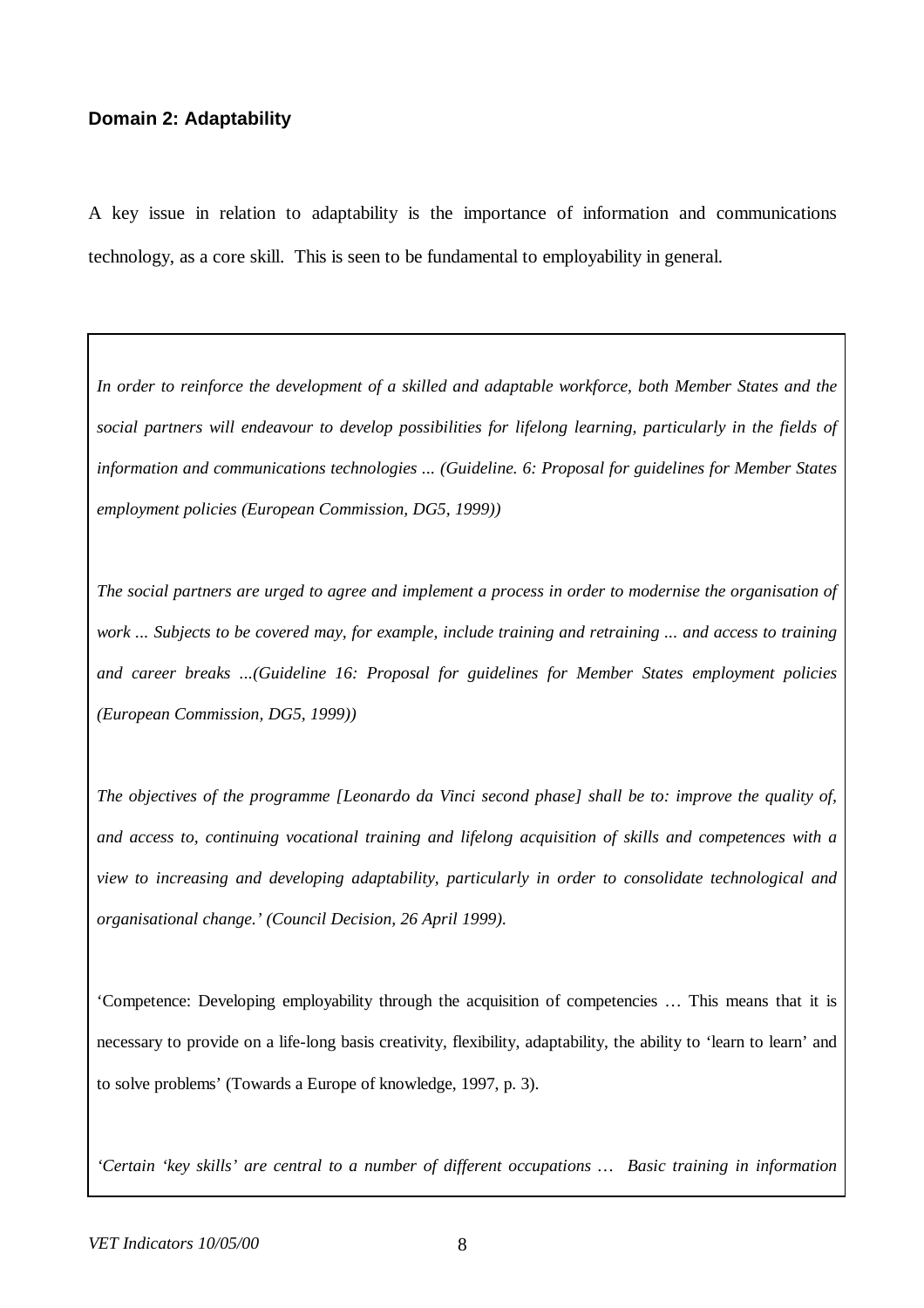*technology … has … become a necessity' (White paper: Teaching and learning, 1995, p. 31).*

*In the 1997 'Policy guidelines' produced by the European Centre for the Development of Vocational Training (Cedefop), the thematic priority 'promoting competences and lifelong learning' has a focus on: 'identifying and encouraging the acquisition of core/key skills and qualifications' (Cedefop, 1997, p. 9).*

*'In order to review skill levels within enterprises, Member States should refocus their State Aid policies on upgrading the labour force… ' (Proposal for guidelines for Member States employment policies, 1997, p. 6).*

*'Social aptitudes concern inter-personal skills, i.e. behaviour at work and a whole range of skills corresponding to the level of responsibility held such as the ability to cooperate and work as part of a team, creativeness and the quest for quality' (White paper: Teaching and learning, 1995, p. 31).*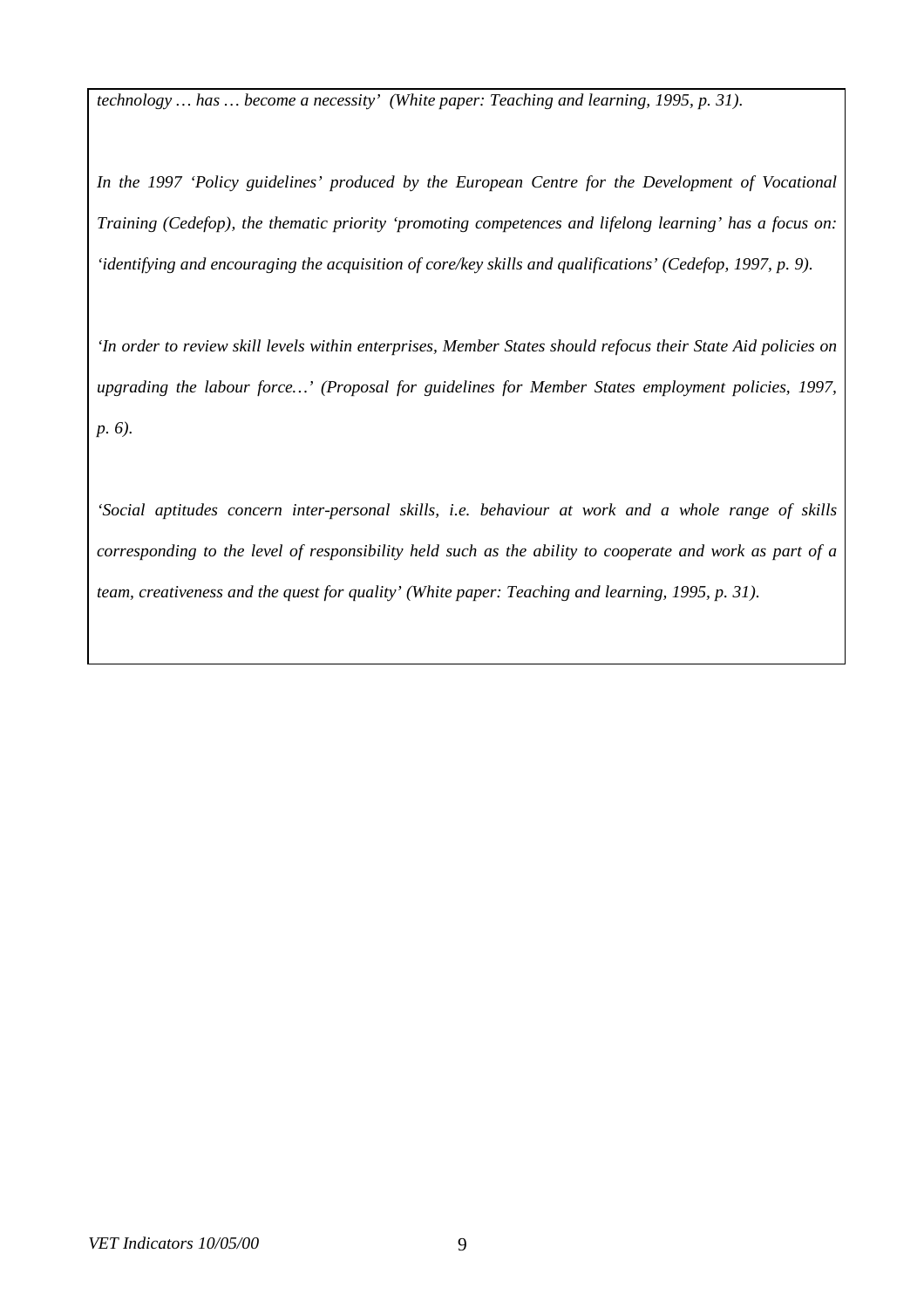## **Domain 3: Innovation**

Innovation is related to adaptability. It has a focus not only on technological skills, but also organisational skills that are conducive to innovation.

*'The objectives of the programme [Leonardo da Vinci second phase] shall be to: promote and reinforce the contribution of vocational training to the process of innovation, with a view to improving competitiveness and entrepreneurhip, also in view of new employment possibilities… ' (Council Decision, 26 April 1999).*

*'The emphasis should be ... on a set of skills (technological, social and organisational) which are conducive to innovation' (Towards a Europe of knowledge, 1997, p. 1).*

*'[Transnational mobility] … opens the door to the transfer of professional skills and knowledge, particularly in innovative areas such as new technologies, new management methods and organisation of work' (Education, training and research: The obstacles to transnational mobility, 1996, p. 11).*

#### **Domain 4: Linguistic competences**

The multilingual nature of the EU means that competence in foreign languages is an important feature in terms of EU priorities, given the single market and impending monetary union. In this context the focus on learning foreign languages is seen as central.

*The objectives of the programme [Leonardo da Vinci second phase] shall be pursued by the following*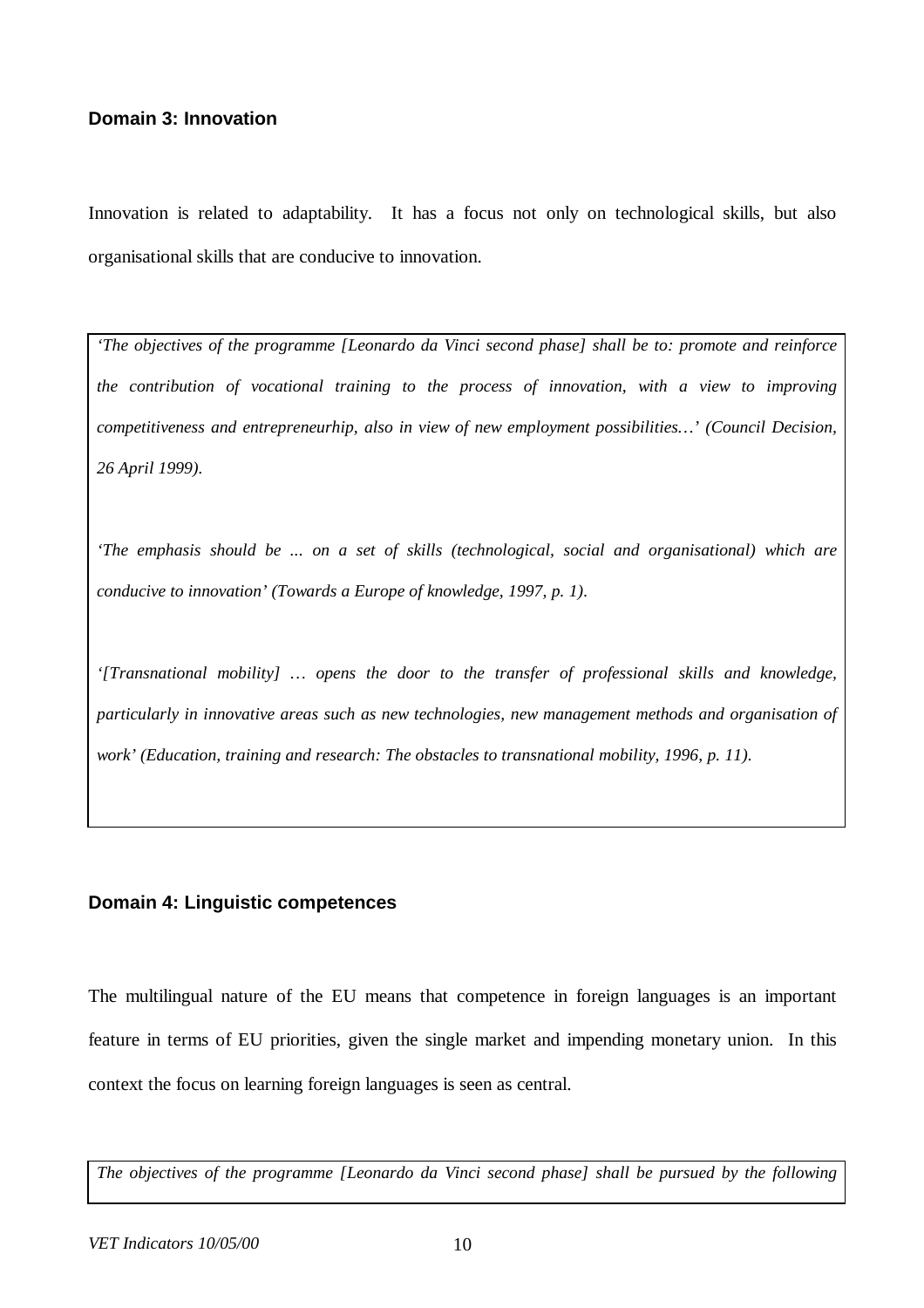*measures … support for the promotion of language competences, including less widely used and taught languages, and understanding of different cultures in the context of vocational training ('language competences') … (Council Decision, 26 April 1999).*

*'The European Commission believes that it is necessary to make proficiency in at least two foreign languages at school a priority… ' (White paper: Teaching and learning, 1995, p. 31).*

*'Vocational training - initial and continuing - must place great stress on language learning… ' (White paper: Teaching and learning, 1995, p. 67).*

*'Learning at least two Community languages has become a precondition if citizens of the European Union are to benefit from occupational and personal opportunities open to them in the single market (Green paper 'Education, training and research: the obstacles to transnational mobility, 1996, p. 30).*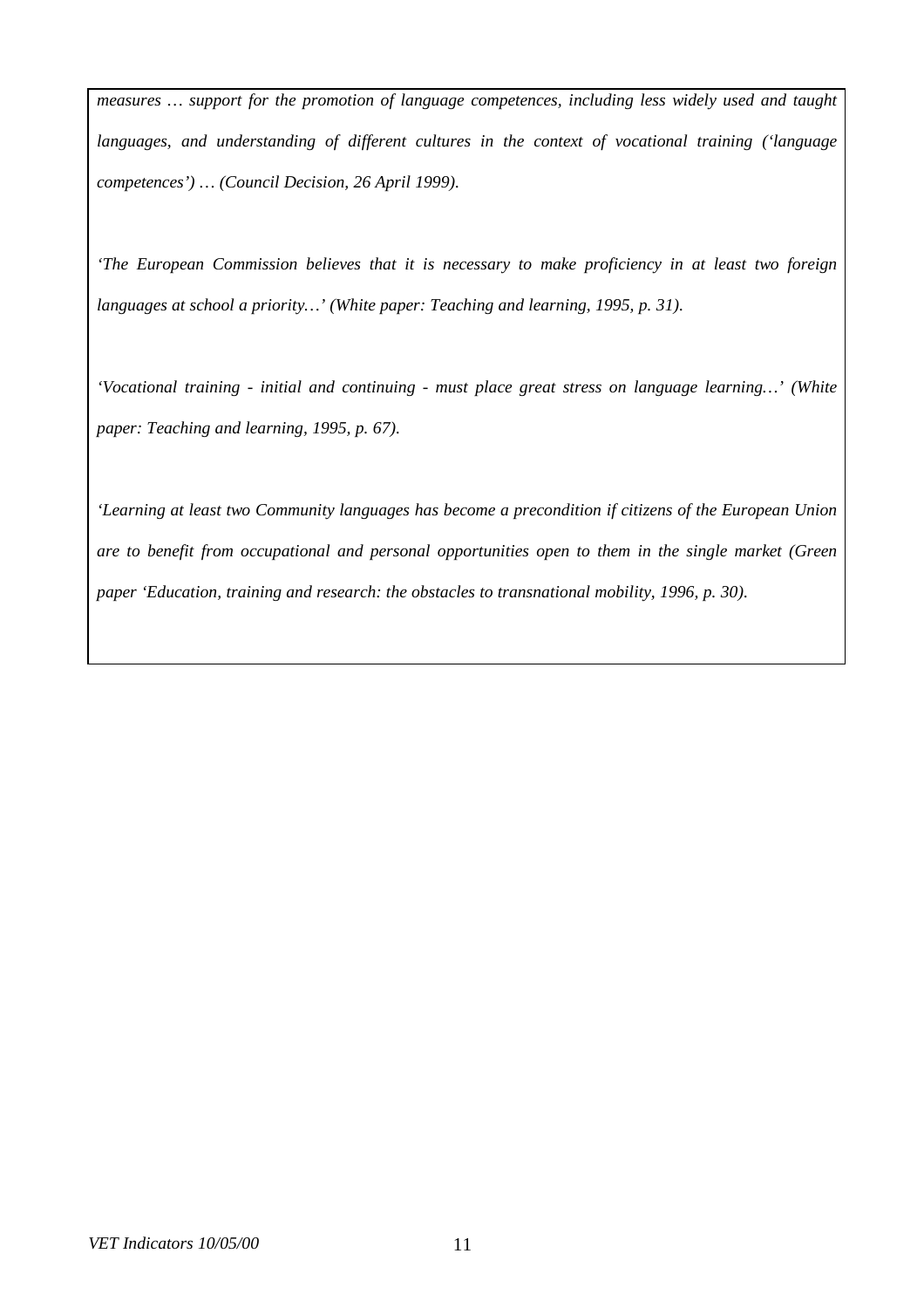# **Domain 5: Mobility**

Mobility has an important profile in terms of EU priorities.

*The objectives of the programme [Leonardo da Vinci second phase] shall be pursued by the following measures … support for the transnational mobility of people undergoing vocational training, especially young people and those responsible for training ('Mobility')' (Council Decision, 26 April 1999).*

*'[Transnational mobility] … opens the door to the transfer of professional skills and knowledge, particularly in innovative areas such as new technologies, new management methods and organisation of work' (Education, training and research: the obstacles to transnational mobility, 1996, p. 11).*

*'An exchange programme for young apprentices should be developed rapidly' (Agenda 2000, 1995, p. 19).*

#### **Domain 6: Investment in training**

A recurrent theme in documents produced by the Commission is the need for greater investment by governments, enterprises and individuals in training.

*In order to renew skill levels within enterprises Member States will: reexamine the obstacles, in particular tax obstacles, to investment in human resources and possibly provide for tax or other incentives for the development of in-house training... (Guideline 18: Proposal for guidelines for Member States employment policies (European Commission, DG5, 1999))*

*Member States will encourage the development of self-employment by ... promoting training for*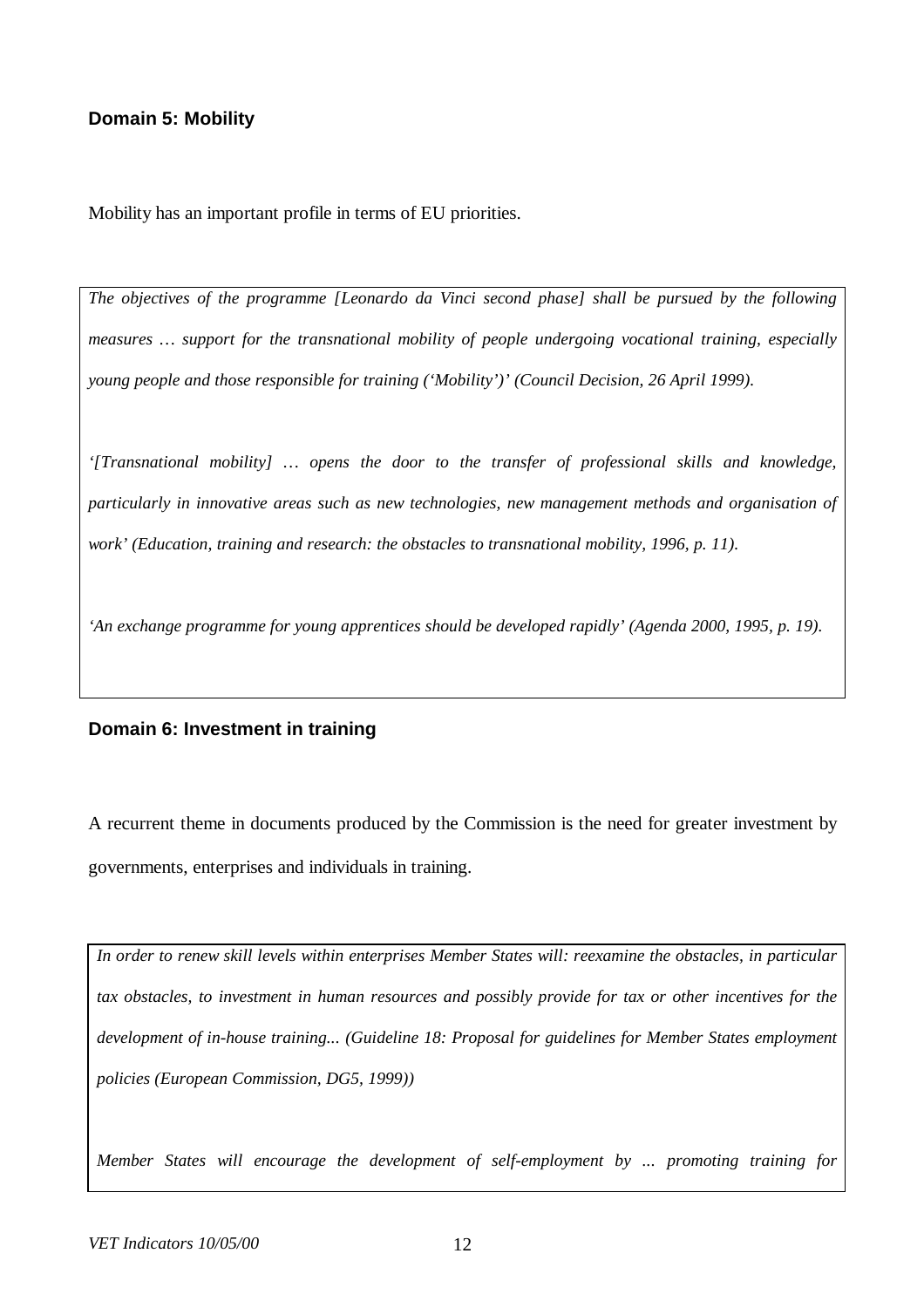*entrepreneurship ...(Guideline 11: Proposal for guidelines for Member States employment policies (European Commission, DG5, 1999))*

*'Policy changes are needed to enhance the capacity and willingness of enterprises to invest and to give individuals the opportunity to meet the ever-growing demand for new skills and versatility in the face of growing technological change' (Proposal for guidelines for Member States employment policies, 1997, p. 1).*

*'A training and learning culture needs to be stimulated at company level: employees must be able to train continually, their efforts must be rewarded and their practical experience in enterprises should be valorised; the company's aims in terms of the development of knowledge and qualifications of the workforce should be clearly stated; company employees involved in training (in particular mentors) should have greater support and recognition within the company' (Study group on education and training, 1997, pp. 80-81).*

*Under thematic priority 2, 'Monitoring developments in vocational education and training in the Member States' a focus of the work of Cedefop will be on: 'analysing the ways in which investment in people is promoted (including expenditure on training by governments, enterprises and individuals...)' (Cedefop policy guidelines, 1997, p. 11).*

*Treat material investment and investment in training on an equal basis (White paper on teaching and learning, 1995).*

*A priority task is to consolidate the cost effectiveness of public expenditure in vocational training (White paper on teaching and learning, 1995). The need for reliable information on private funding (households, companies, etc.) is also raised.*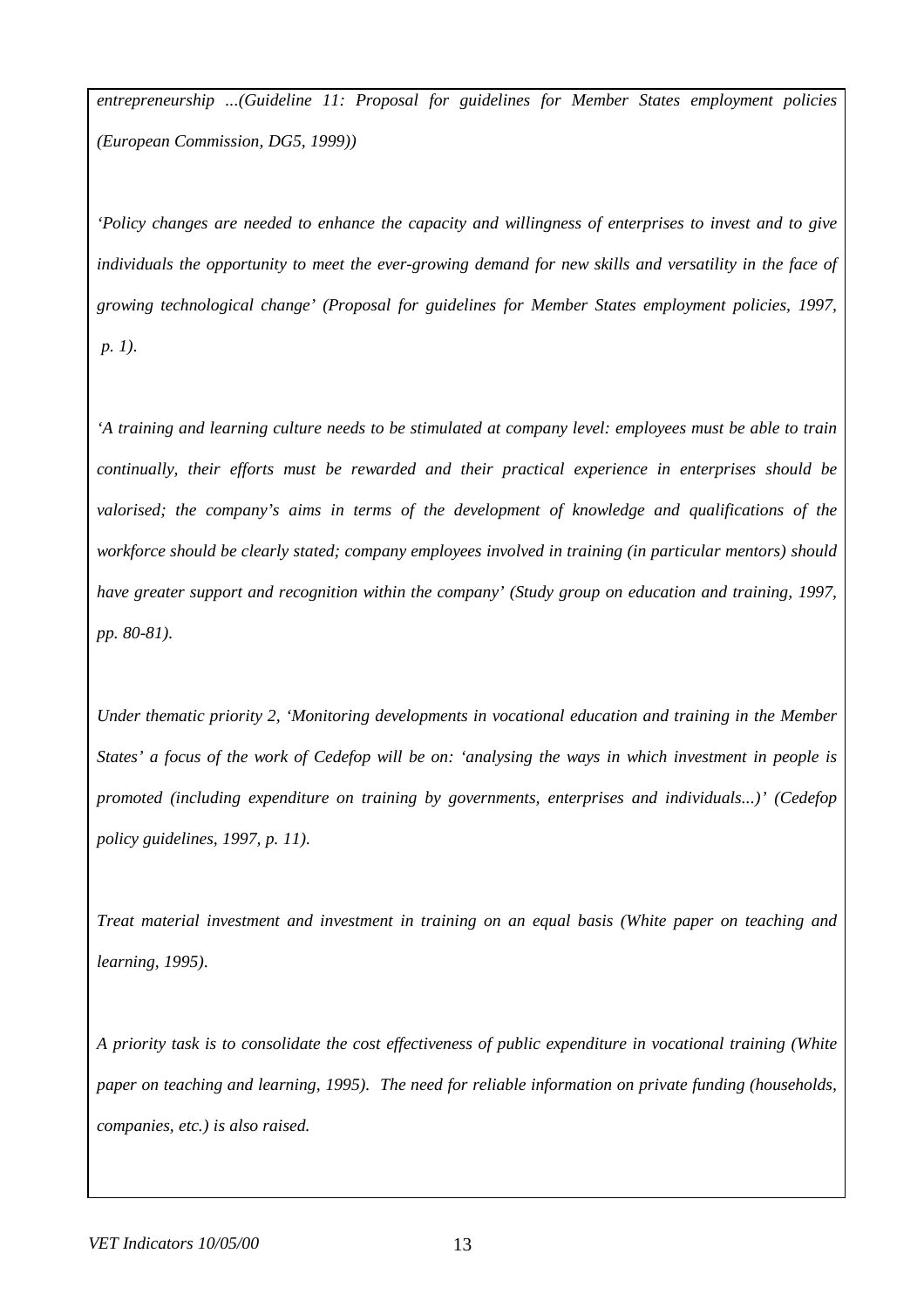# **Domain 7: Transition to work**

The need to improve the transition from school to work is a focus in a number of EU documents and is inextricably linked with employability. The issue has been addressed most recently in the Luxembourg Extraordinary European Council Meeting on Employment (1997).

*The objectives of the programme [Leonardo da Vinci second phase] shall be to: improve the skills and competences of people, especially young people, in initial vocational training at all levels; this may be achieved inter-alia through work-linked vocational training and apprenticeship with a view to promoting employability and facilitating vocational integration and reintegration (Council Decision, 26 April 1999).*

*Each Member State will: improve the quality of their school systems in order to reduce substantially the number of young people who drop out of the school system early. Particular attention (Guideline 7: Proposal for guidelines for Member States employment policies (European Commission, DG5, 1999))*

*'Employment prospects are poor for young people who leave the school system without having acquired the aptitudes required for entering the job market. Member States will therefore: improve the quality of their school systems in order to reduce substantially the number of young people who drop out of the school system early; make sure they equip young people with greater ability to adapt to technological and economic changes and with skills relevant to the labour market, where appropriate by implementing or developing apprenticeship training' (Luxembourg Presidency conclusions, 1997, p. 11).*

### **Domain 8: Reduce social exclusion**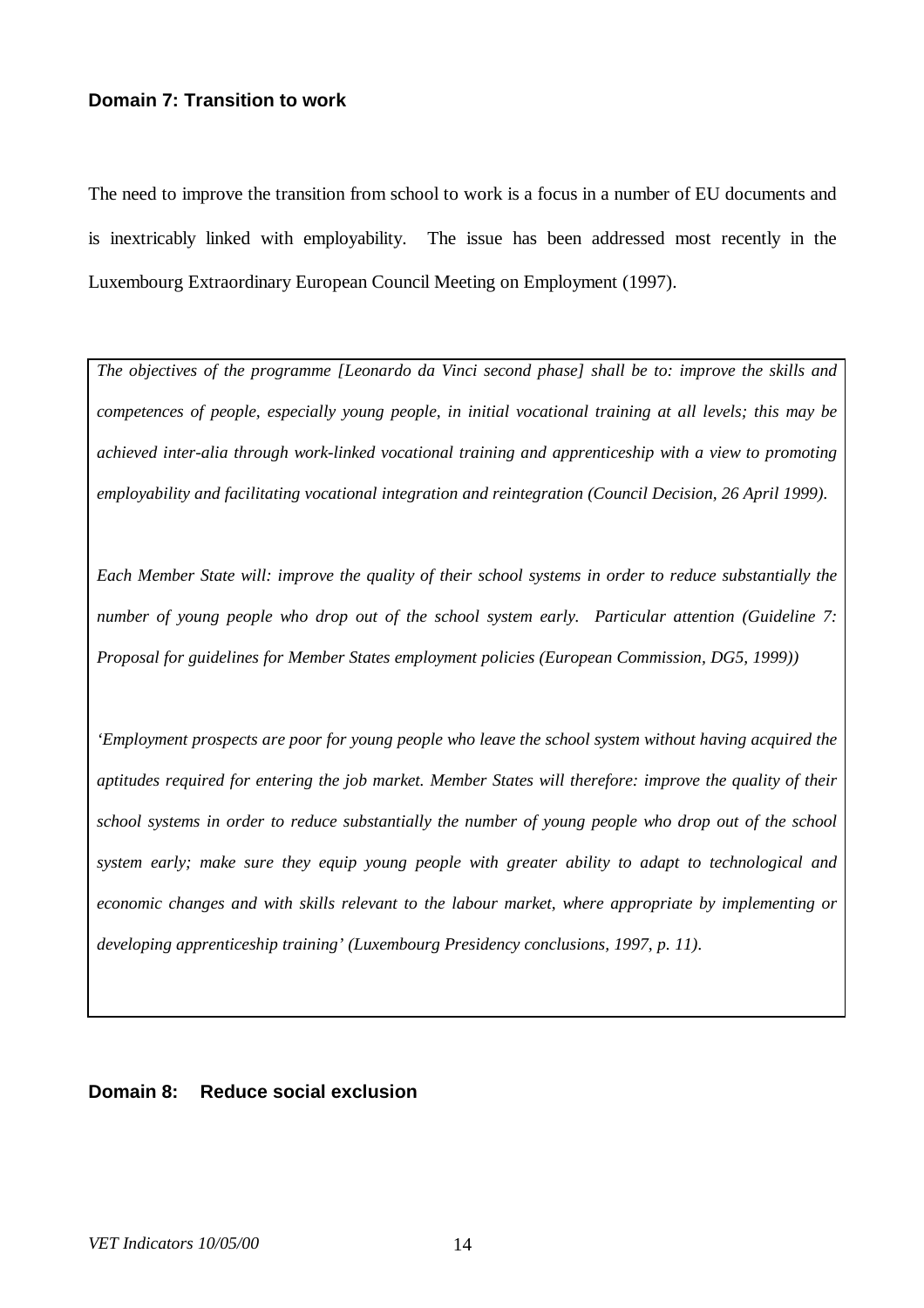The domain of social exclusion is central to EU priorities in the field of vocational education and training. Related to this is the issue of equal opportunities. There are several strands to the domain; first, there are priorities designed to improve training opportunities for the unemployed; second, training for specific target groups is addressed; and third, the encouragement of basic skills and new technologies is stressed.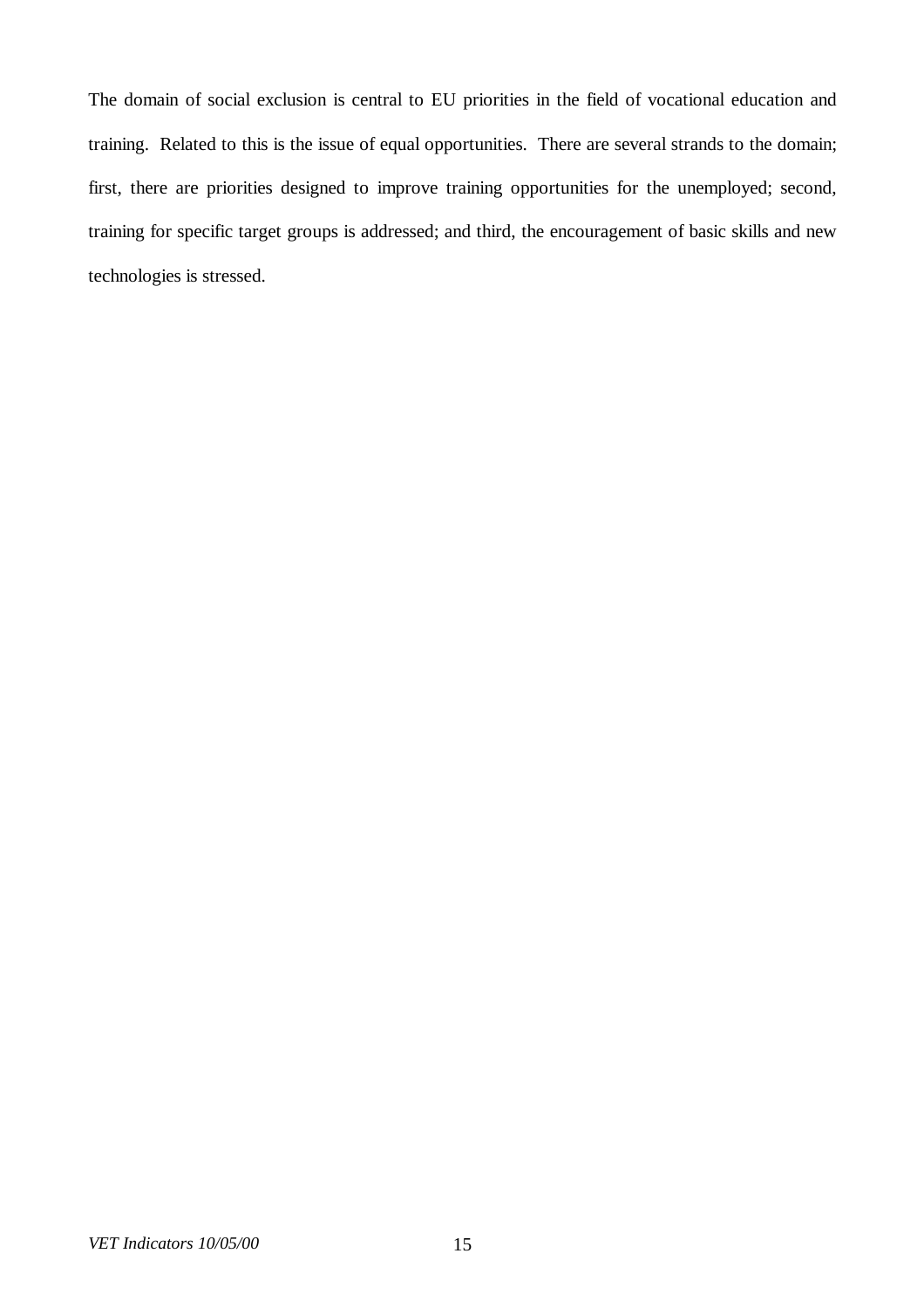### *Training for specific target groups*

*There is a need 'to promote equal access to education for men and women alike, and to ensure that disadvantaged groups (rural communities, the elderly, ethnic minorities and immigrants) do not become second-class citizens as regards access to the new technologies and opportunities for learning' (EU Committee of the Regions, September 1995, reported in White paper: Teaching and learning, p. 37).*

*Each Member State will give special attention to the needs of the disabled, ethnic minorities and other groups and individuals who may be disadvantaged, and develop appropriate forms of preventive and active policies to promote their integration into the labour market (Guideline 9: Proposal for guidelines for Member States employment policies (European Commission, DG5, 1999))*

*Those returning to the labour market after an absence may have outmoded skills and experience difficulty in gaining access to training... The Member States will: give specific attention to women, and men considering a return to the paid workforce after an absence ...(Guideline 22: Proposal for guidelines for Member States employment policies (European Commission, DG5, 1999))*

*'Providing individual learning modes is important for lifelong learning and is especially useful as a tool to overcome exclusion of various sorts (e.g. rural dispersion, people with disabilities, people at home caring for children or elderly relatives, people lacking the confidence to learn in a group or to travel to group education). Individual lifelong learning opportunities are also especially important for women … It is also important for the increasing group of part-time and casual/fixed contract employees together with those on self-employed or subsidiary contracts… ' (Study group on education and training, 1997, p. 117).*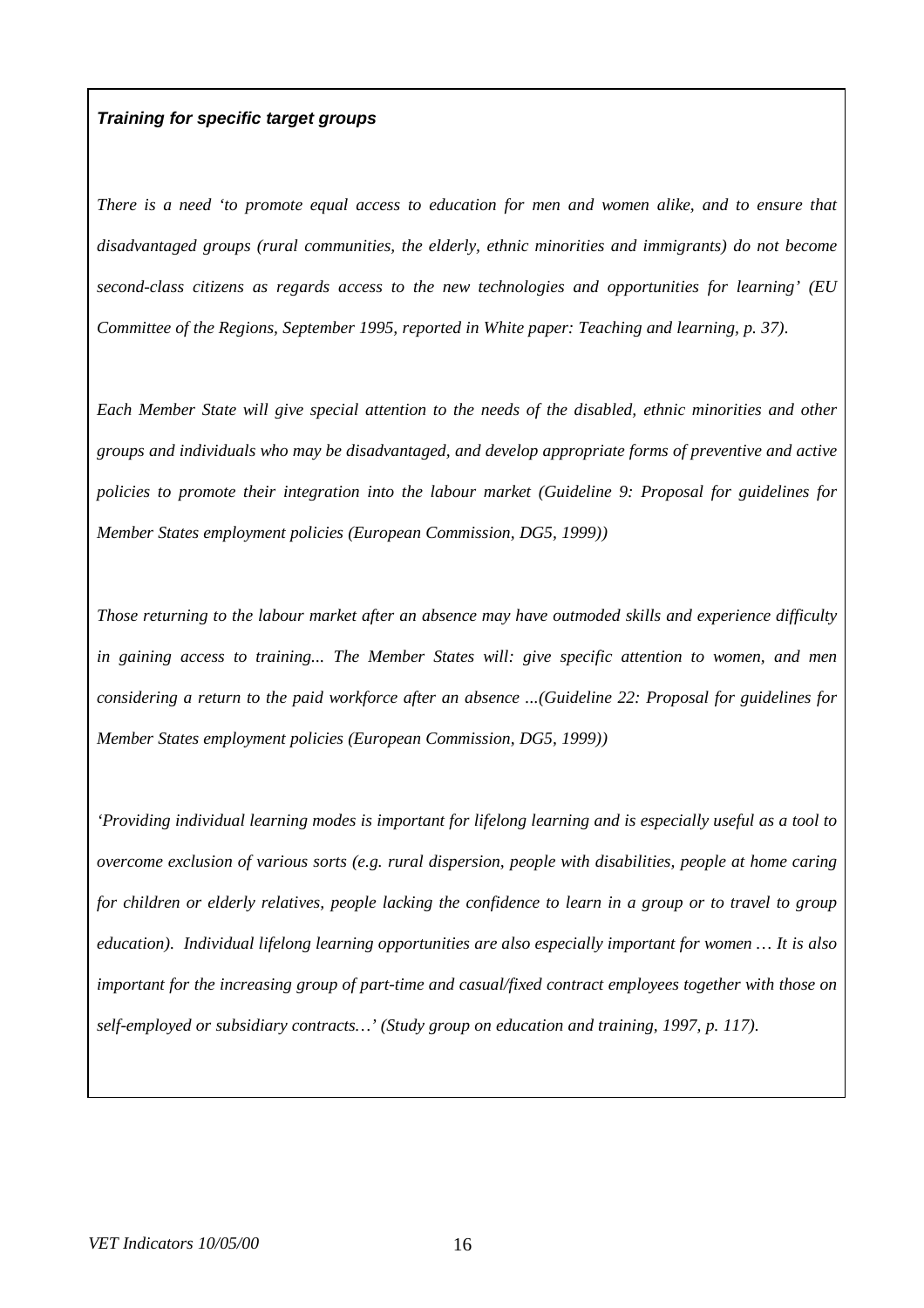#### *Training in basic skills and ICT*

*The objectives of the programme [Leonardo da Vinci second phase] shall be to: improve the quality of, and access to, continuing vocational training and lifelong acquisition of skills and competences with a view to increasing and developing adaptability, particularly in order to consolidate technological and organisational change...' (Council Decision, 26 April 1999).*

*Each Member State will: make sure they equip young people with greater ability to adapt to technological and economic changes and with skills relevant to the labour market. Particular attention should be given to the development and modernisation of the apprenticeship systems, to developing appropriate training for the acquisition of computer literacy skills by students and teachers as well as to equipping schools with computer equipment and facilitating student access to the Internet by the end of 2002 (Guideline 8: Proposal for guidelines for Member States employment policies (European Commission, DG5, 1999)).*

*In carrying out the measures referred to [in the Council Decision relating to the second phase of Leonardo da Vinci] specific support for transnational actions shall be available for the promotion and use of information and communications technologies (ICT) in vocational training … (Council Decision, 26 April 1999).*

*'It is becoming increasingly clear that those not integrated into society should receive special attention so as to give them basic skills… ' (White paper: Teaching and learning, p. 47).*

*'The Commission believes that there remains too much inequality in the access to training ... and that the possibilities offered by the information society must be fully used to reduce them' (White paper: Teaching and learning, p. 37).*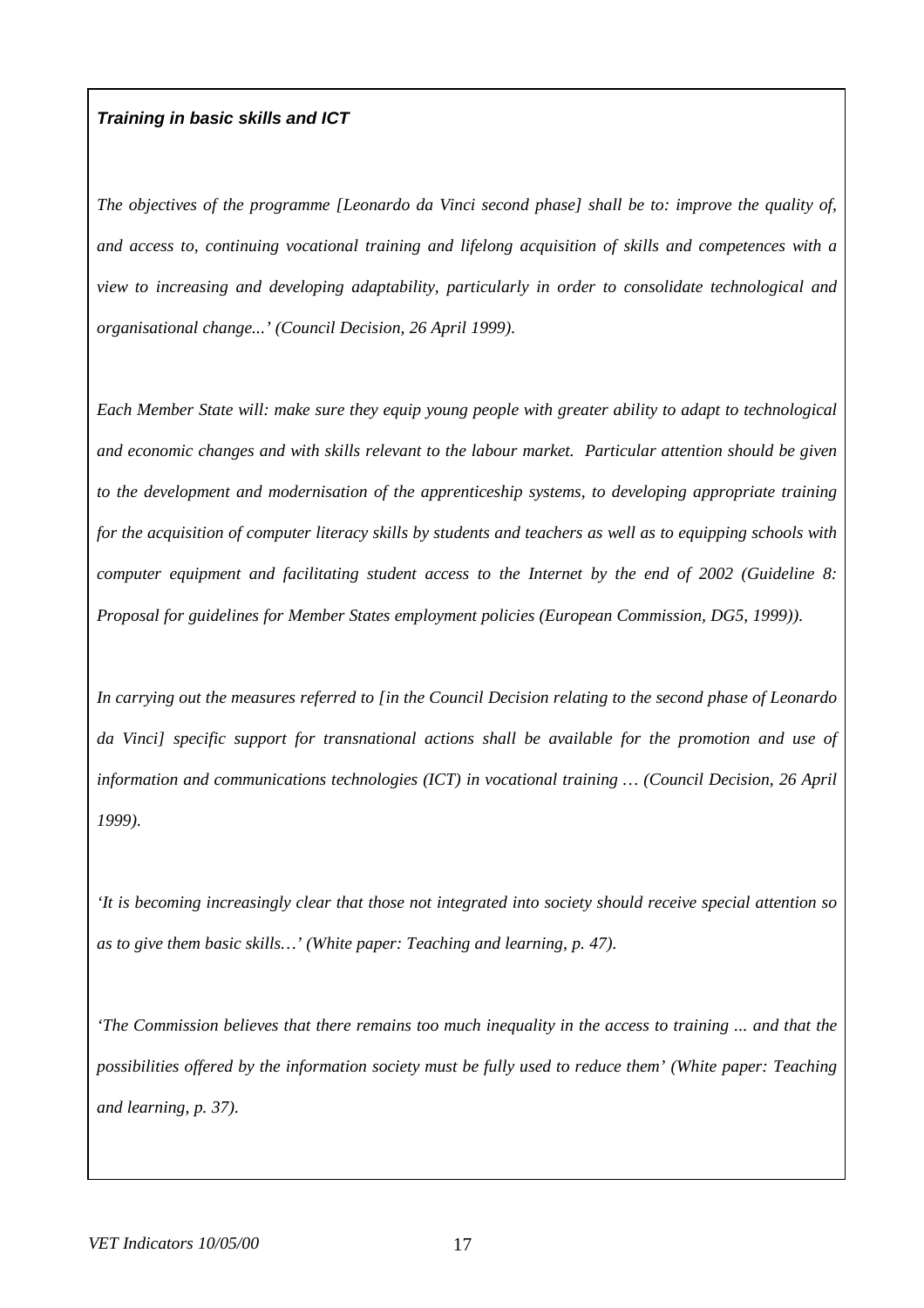*'Policy implementation must focus on: [making] greater use of IT in the training of adults whether employed or unemployed … bringing specific provision to girls and women in order to equalise their IT access and skills' (Study group on education and training, 1997, p. 120).*

*Cedefop's 'policy guidelines' (1997) note that the work of Cedefop will focus on: 'Analysing the extent that training supply meets demand (including the extent to which training provision meets the needs of young people, adults, workers in small and medium sized enterprises, temporary and part-time workers, as well as those at a disadvantage in the labour market, and how it contributes towards the development of equal opportunities)' (Cedefop policy guidelines, 1997, p. 11).*

# **Domain 9: Improve the quality of training**

The issue of the quality of training is fundamental to VET policy in the EU. It is important to note that it is not easy to measure quality, although 'outcomes' of training is one way in which the concept can be operationalised.

*The objectives of the programme [Leonardo da Vinci second phase] shall be to: improve the quality of, and access to, continuing vocational training and lifelong acquisition of skills and competences… ' (Council Decision, 26 April 1999).*

*Each Member State will: improve the quality of their school systems in order to reduce substantially the number of young people who drop out of the school system early. Particular attention should also be given to young people with learning difficulties (Guideline 7: Proposal for guidelines for Member States employment policies (European Commission, DG5, 1999))*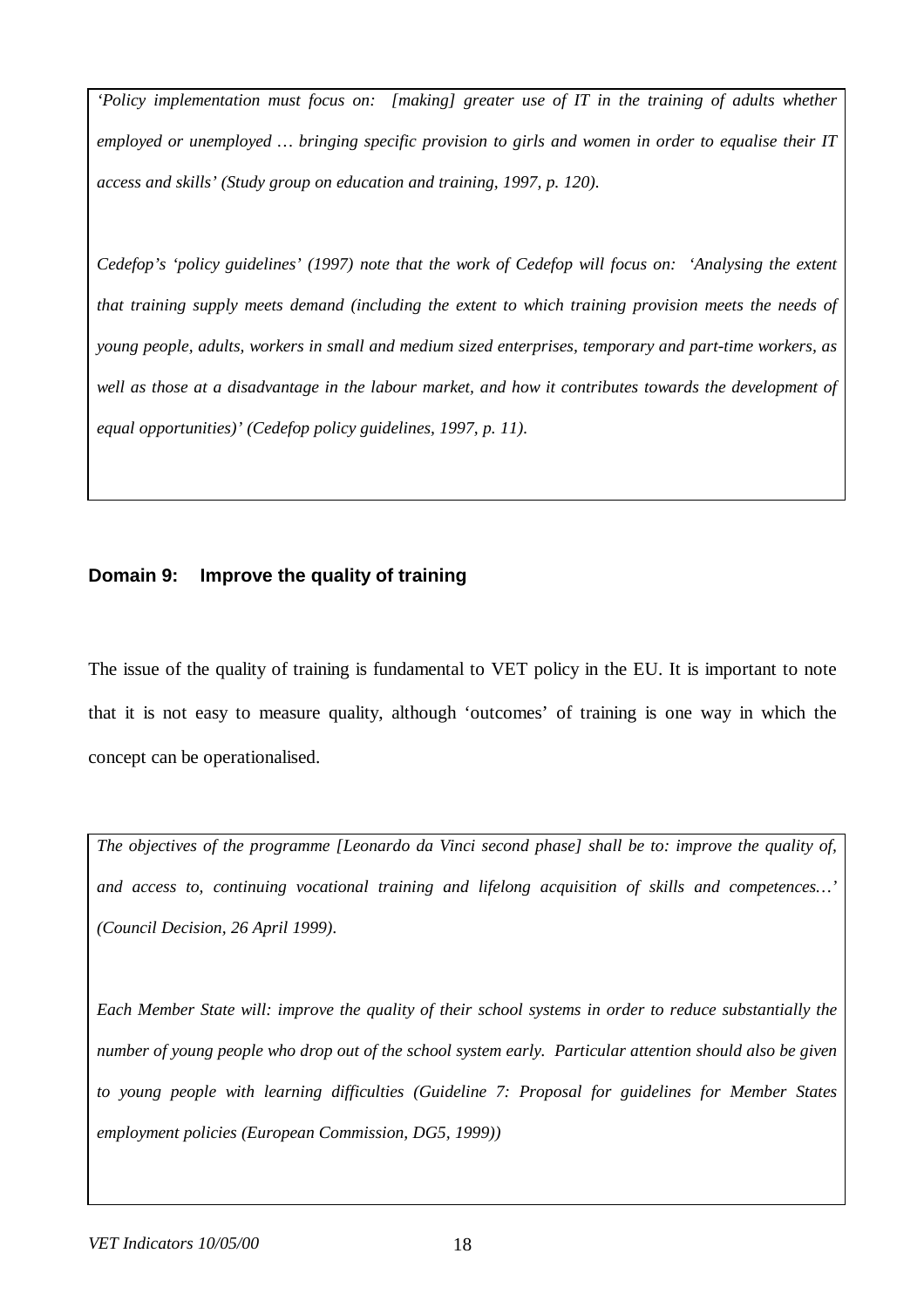### **3.2 Types of VET**

The area of vocational education and training (VET) has a high profile within the EU. However, it is important to stress that there is no internationally accepted set of definitions of types of VET. Despite this lack of international consensus, three main types of VET can be distinguished (Descy and Westphalen, 1998):

- (a) initial vocational education and training (IVT);
- (b) continuing vocational education and training (CVT);
- (c) vocational education and training for the unemployed (UVT).

*IVT* is provided for young people from the age of 15/16 years after compulsory school, but prior to entering work. It is generally provided in school-based or in combined school and work-based (apprenticeship) programmes. It is financed, in the main, through public funds and to a lesser extent by enterprises, on a compulsory or voluntary basis. If higher education is classified within the overall framework of IVT, $<sup>1</sup>$  the individual also contributes to the funding.</sup>

*CVT* is all kinds of education and training provided for adults in the labour market leading to personal, flexible and/or vocational competencies. It is not necessarily linked to work, but is parttime and not primarily related to leisure time interests. CVT is funded by the EU, by public authorities, by social partners, by enterprises and by individuals. Funding depends on the particular type of training, policies at a national and/or regional level, policies and practices of enterprises, and individuals' desire and ability to pay.

 $\overline{a}$ 

 $<sup>1</sup>$  In the UK, for example, one in three new entrants to the labour market are graduates (DfEE, 1998).</sup>

*VET Indicators 10/05/00* 19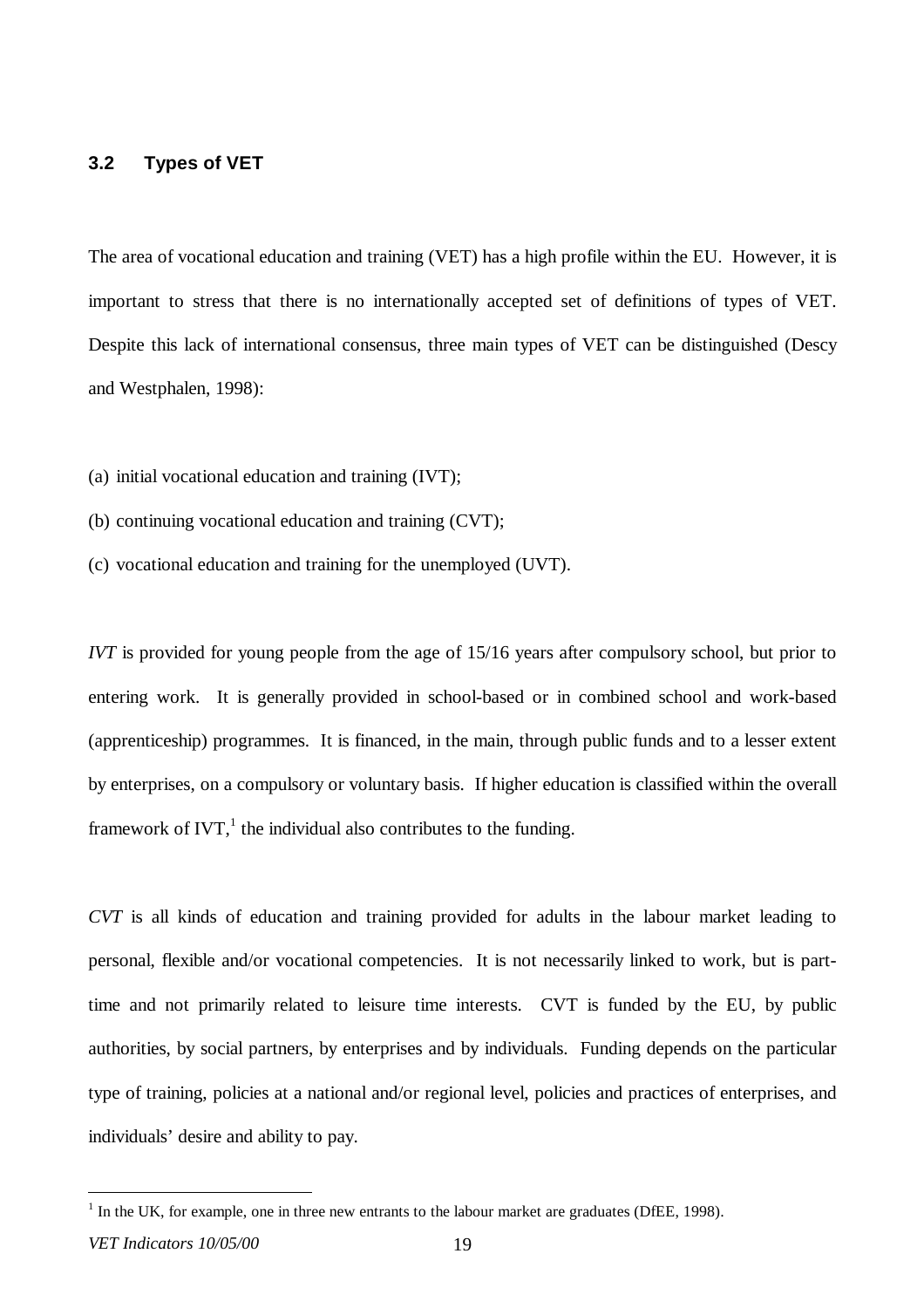*UVT* is training provided for persons who are a) without work, b) currently available for work and c) seeking work (ILO, 1990). It is funded primarily by governments and, to a lesser extent by the EU, depending on the country (through, for example, the European Social Fund). There may be funds from regions/enterprises but this will vary between Member States. Individuals will rarely be in a position to fund this type of training themselves. Table 1 shows the funding bodies for various types of training.

| <b>FUNDING BODY</b>              | <b>IVT</b>     | <b>CVT</b> | <b>UVT</b>     |
|----------------------------------|----------------|------------|----------------|
| European                         | N <sub>0</sub> | Yes        | Yes            |
| Public sector – national         | Yes            | Yes/No     | Yes            |
| Public sector $-$ regional/local | Yes/No         | Yes/No     | Yes/No         |
| Social partners                  | N <sub>0</sub> | Yes/No     | N <sub>0</sub> |
| Enterprise                       | Yes/No         | Yes/No     | Yes/No         |
| Individual                       | Yes/No         | Yes/No     | No             |

**Table 1 Funding bodies of different types of training**

# **3.3 Effectiveness for whom?**

'Effectiveness is not a neutral term … criteria of effectiveness will be the subject of political debate'. (Firestone, 1991; see Sammons, 1996). In school effectiveness research, for example, there is a focus on the differences between schools in their overall effectiveness in promoting pupils' academic attainments. Sammons (1996) notes that an effective school is one that 'adds extra value to its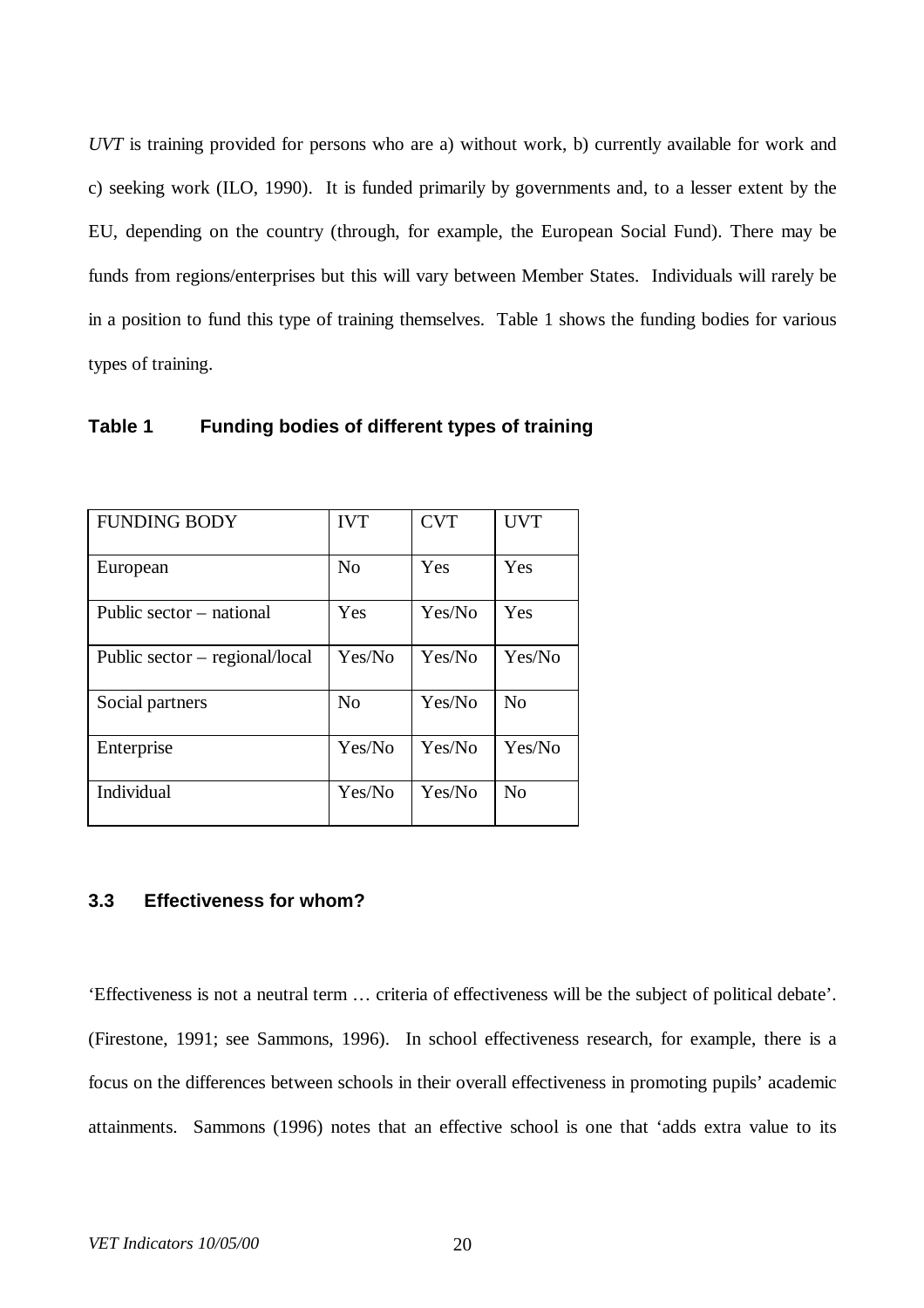students' outcomes in comparison with similar schools serving similar intakes' (p. 117). She also reports that:

'Recent research demonstrates that judgements about schools' effectiveness needs to make specific reference to questions such as:

- Effective in promoting which outcomes?
- Effective over what time period?
- Effective for whom?

School effectiveness is perhaps best seen as a relative term which is dependent upon time, outcome and student group' (p.143).

In relation to training, as opposed to education, one way of looking at the issue of effectiveness is in terms of whether there are 'identifiable economic outcomes'. A broader definition still focuses on the extent to which training 'meets its objectives'. Descy and Westphalen (1998) define this more precisely as training that 'meets its objectives as defined by its funding body'. This is a useful definition since it is undoubtedly the funding body that ultimately decides whether or not training will be made available.

Whilst this is a useful heuristic, there are two points to bear in mind. First, it is not always the case that the funders' precise objectives are transparent, although their general aims may be. Second, whilst the funders may have objectives, it is only by relating the extent to which these are perceived to have been met – by the various stakeholders (e.g. individuals, enterprises) – that one can really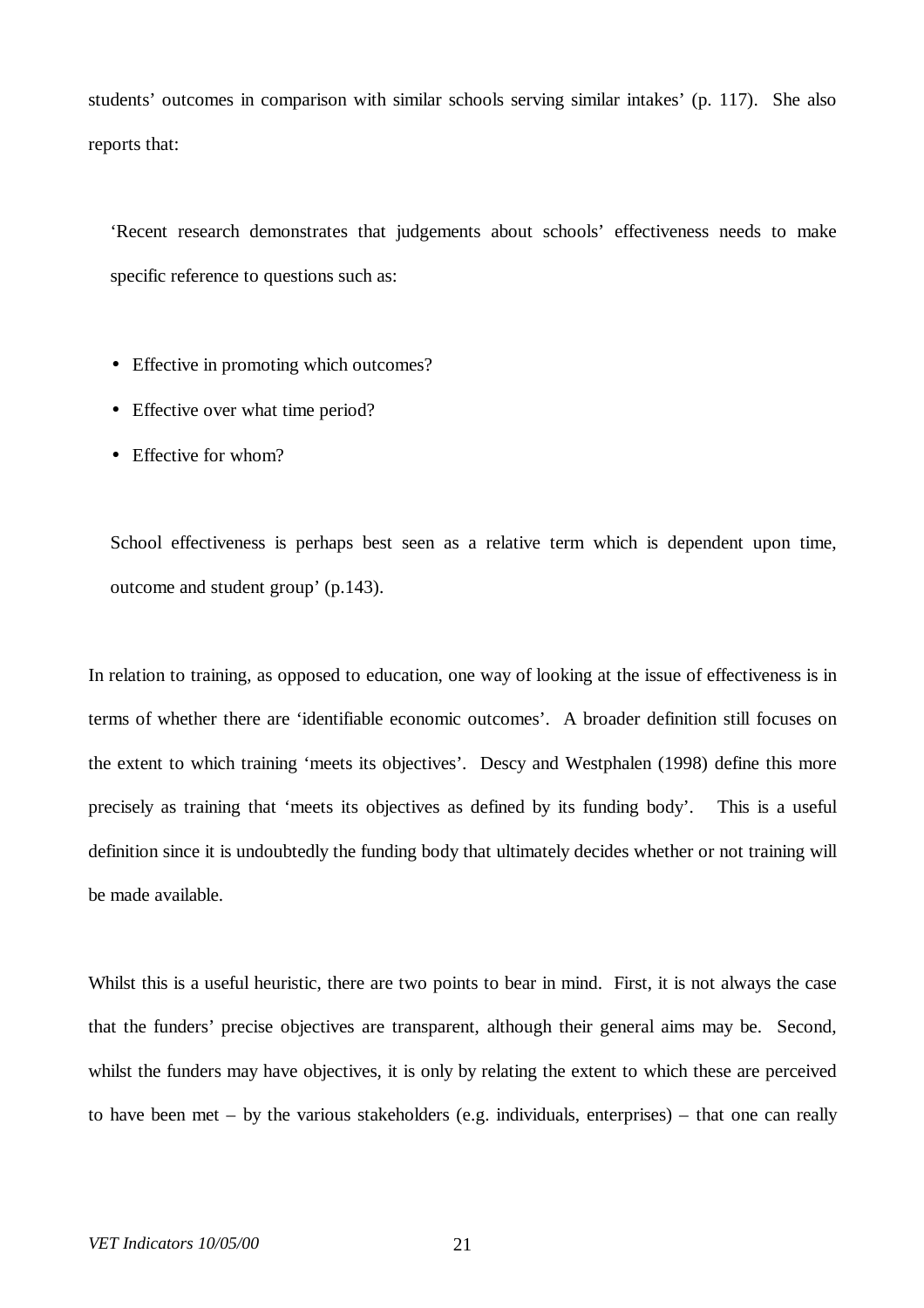understand the extent to which the training has been effective.<sup>2</sup> There may also be unintended consequences of training that aid an individual's employability – for example, improving 'soft skills' (see Section 4) such as an individual's self-esteem, motivation or ability to work in a team.

Given this focus on the objectives of funders and given the various bodies that fund training, we can identify five different levels of analysis in relation to effectiveness:

- (a) European;
- (b) national;
- (c) regional;
- (d) enterprises;
- (e) individuals.

The effectiveness of training may be considered at each of these levels. At each level, different types of training will have different objectives, and hence, different statistical indicators are likely to be needed. This framework will guide the proposed indicators in Section 5.

## **3.4 Different types of skills**

Skills can be of varying types: general, vocational or job related and personal/social. These have been discussed by Descy and Westphalen (1998) and are summarised below.

Skills in the 'general' category refer to educational or cognitive competences; those in the 'vocational' category refer to skill-based technical competences; those in the 'personal/social'

 $\overline{a}$ 

 $2^2$  For example, a government may fund training for an individual with a literacy course integral to it. Whilst the objective of the funding body may be to equip an individual with a particular level of literacy this may not be seen as adequate in the labour market, where employers demand higher skill levels (e.g. West et al., 1993).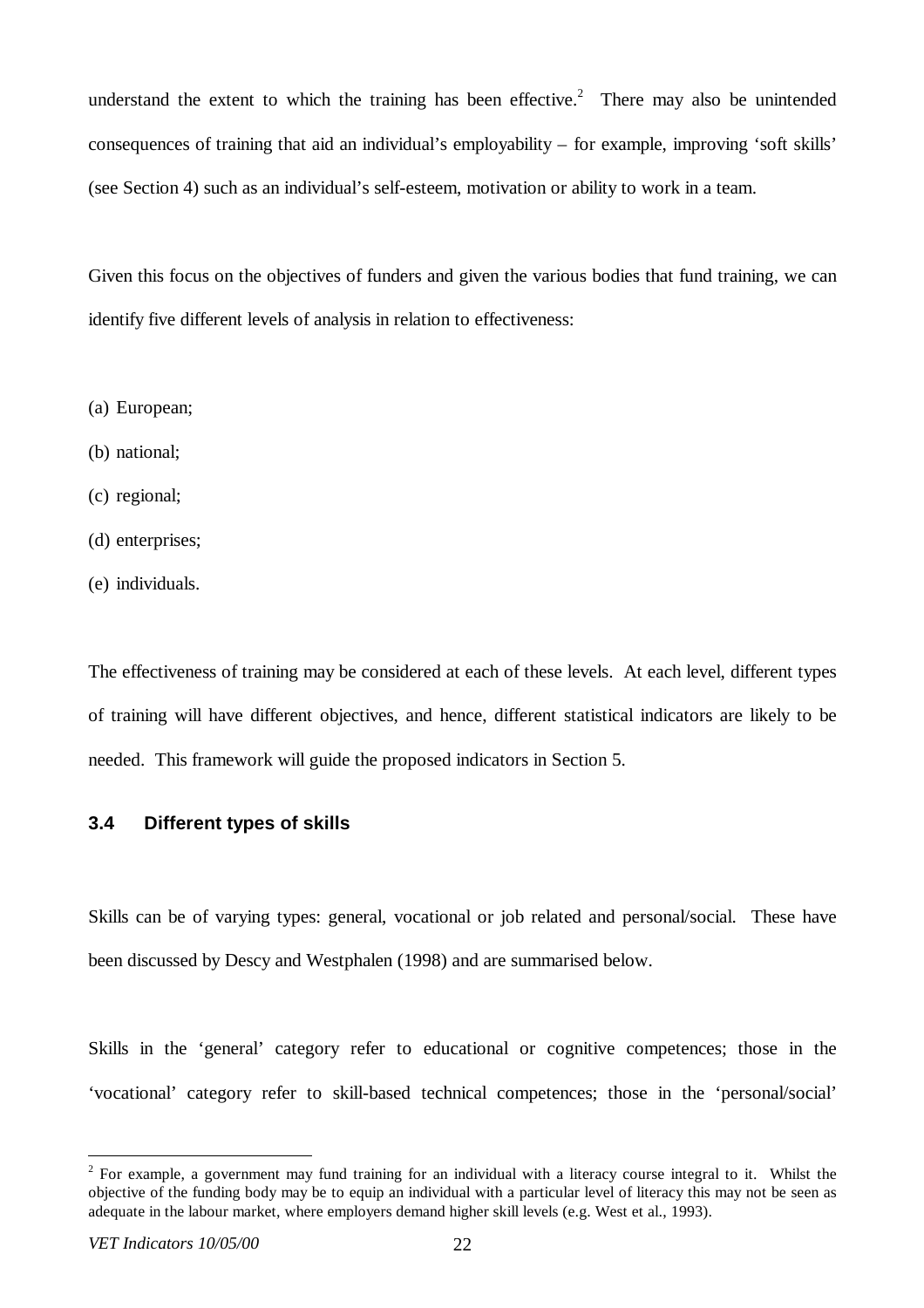category refer to social and behavioural competences. The 'personal/social' category is the most elusive of these three categories. Nevertheless, it is of considerable importance, particularly in terms of initial entry or reentry into the labour market.

The American researchers Moss and Tilly (1995) use the terms 'soft' and 'hard' skills instead of the present terminology of personal/social skills and job-related skills. Their work indicates that employers generally stress soft skills more than technical skills in recruitment. They go on to distinguish 'soft' skills from 'hard' skills such as literacy and numeracy at the low end, and more specific technical skills higher up the scale. On the basis of interviews with employers, they identified two clusters of soft skills that are important to employers:

'The first, interaction, has to do with ability to interact with customers, and coworkers. This cluster includes friendliness, teamwork, ability to fit in, spoken communication skills, and appearance and attire. A second cluster we call motivation, taking in characteristics such as enthusiasm, positive work attitude, commitment, dependability, and willingness to learn.' (Moss and Tilly, 1995)

In their sample of American employers, 86% included soft skills in their list of the most important hiring criteria, and almost half put soft skills first in that list (see also Kleinman et al., 1998). Work undertaken with employers in England by Kleinman et al. (1998) also reveals the importance of personal and social skills for individuals about to enter or reenter the labour market.

Although they are not readily quantifiable, the role of these soft skills cannot be underestimated; this is particularly so for those who are undertaking IVT and UVT. Competences such as those proposed by Canning (1996) and Kleinman et al. (1998) are important to employers: demonstration of appropriate appearance, personal hygiene, time management, regular attendance, punctuality,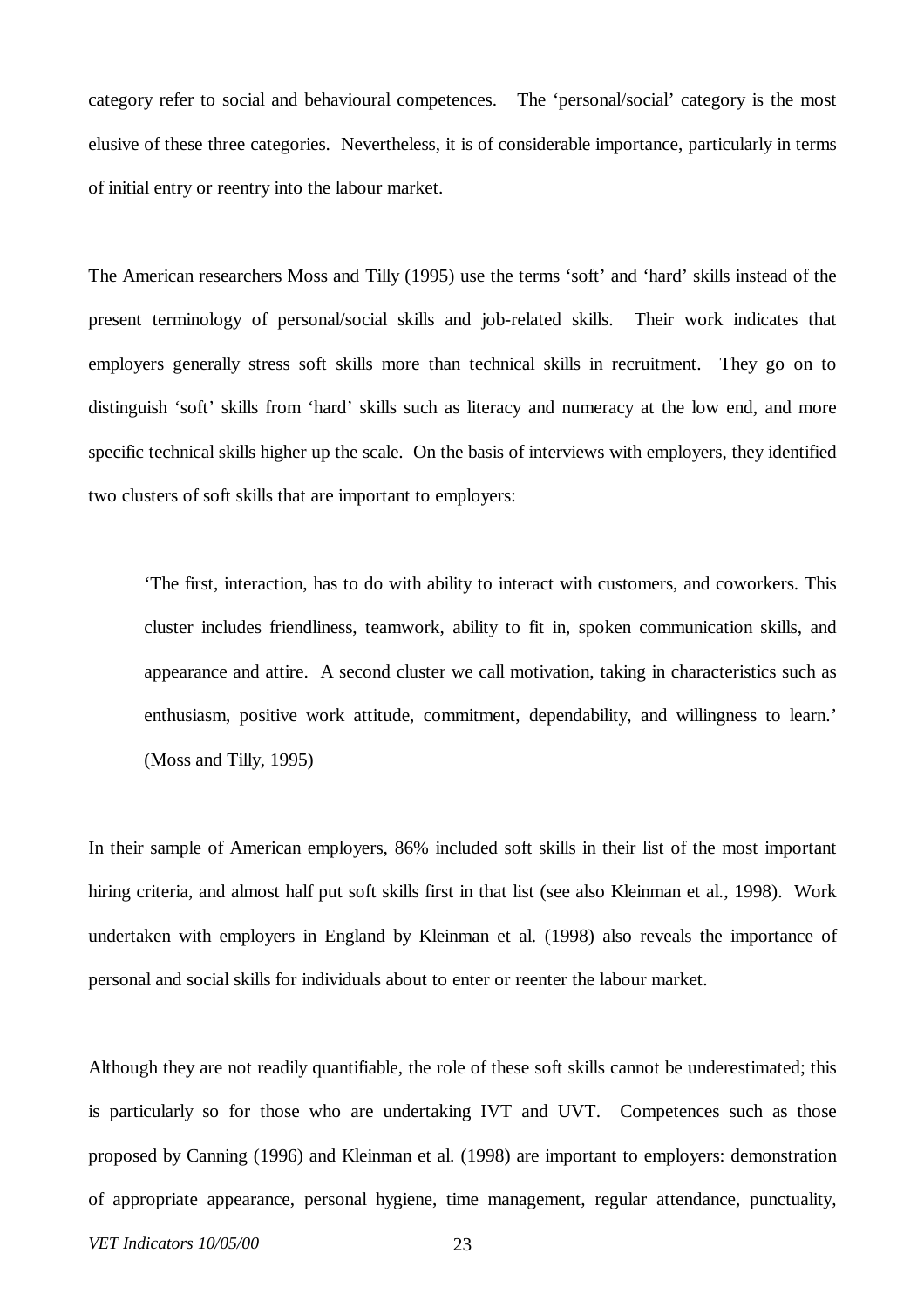reliability and enthusiasm. Other attributes that could be categorised here relate to basic competences, such as understanding verbal communications, performing mathematical calculations, constructing a curriculum vitae, conducting a job search, developing a letter of application, using the telephone to arrange an interview, completing application forms, completing employment tests, completing a job interview. Further work needs to be undertaken to establish the feasibility of quantifying such competences.

Finally, the category of personal/social skills is one that employers may seek to address. Specific objectives of training may include improving the motivation, self-esteem, self-confidence and capacity for teamwork amongst employees.

# **4 Current surveys and statistical indicators**

At present there are a number of EU surveys designed to obtain information about vocational education and training. The key surveys are the Vocational Education and Training (VET) survey of Member States, the Continuing Vocational Training Survey (CVTS) and the Labour Force Survey (LFS). In addition, there is the European Community Household Panel (ECHP) survey. Each of these surveys has different aims and objectives and data of different types are collected. In the paragraphs that follow the focus is on the VET survey, CVTS and LFS.

The VET survey of Member States is based on administrative data and seeks information on a range of different issues including: the types of vocational education and training programmes; the theoretical age of participants; entry requirements; the learning context (educational/training institution, enterprise, distance learning); the duration of training; the hours of training; the sources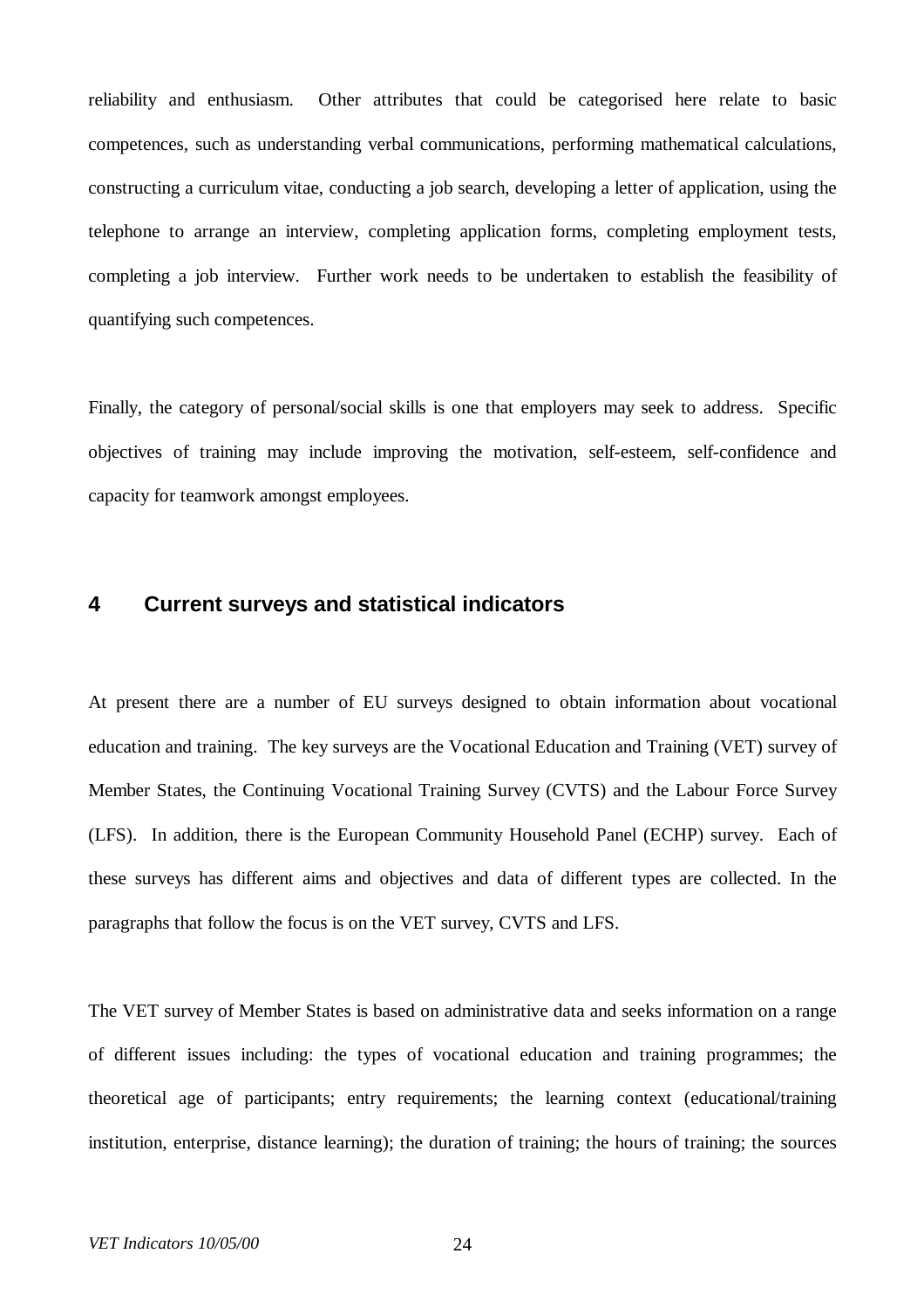of funds; the criteria for completion of programme (examination, attendance etc.); the number of participants on the programme and the number of 'graduates' of training programmes.

The CVTS provides information about the continuing training provided by enterprises - including the number of employees participating; time spent on courses; occupational category of participants; subject of training (e.g. management and organisational techniques, languages); type of provider; costs; type of training (courses, planned periods of training in the work situation, conferences/workshops/lectures/seminars, job-rotation/secondments, self-learning through open and distance learning/video or audio tapes etc.). The CVTS concerns training throughout one year. It does not, however, cover the whole economy - enterprises with less than ten employees are excluded as are certain sectors (e.g. agriculture, public administration, education and health). The CVTS data are obtained from employers.

The EU Labour Force Survey (LFS) is a household survey that provides information on the highest level of education and training attained and training received in the four weeks prior to the survey being undertaken. LFS data are useful for comparing the training received by certain groups of individuals. The information is obtained from individuals.

Statistical indicators on education and training are produced by the European Commission in *Key data on vocational training in the European Union* and are derived from the above surveys. The indicators cover the following:

- (a) educational attainment by age group;
- (b) employment and unemployment rates by educational attainment (for different age groups);
- (c) young people between 16 and 18 in education and not in education;
- (d) unemployment rates between those with basic education and with additional vocational training;
- *VET Indicators 10/05/00* 25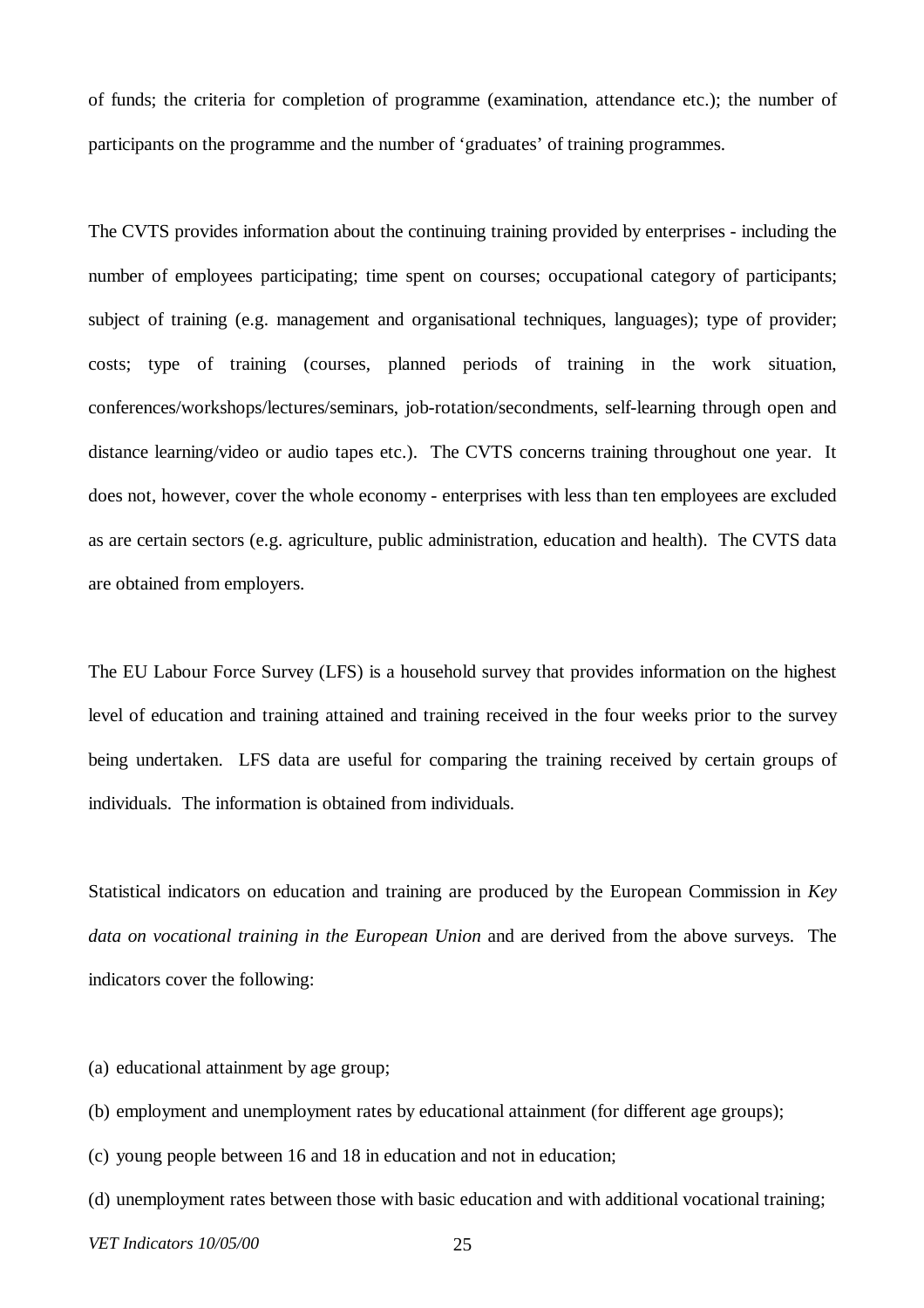- (e) proportion of students in vocational education (ISCED 3);
- (f) proportion of population in IVT (by age group);
- (g) distribution of IVT by age group and by gender;
- (h) where IVT takes place (workplace, mainly workplace, education/training institution, mainly education/training institution, time shared between the two);
- (i) duration of IVT programmes;
- (j) distribution of IVT by ISCED level;
- (k) access to programmes of a higher level from IVT (theoretical and type of access);
- (l) enterprises offering CVT (and by size of enterprise);
- (m)enterprises offering CVT by sector;
- (n) forms of CVT offered;
- (o) subjects of CVT (e.g. production, data management, languages);
- (p) costs of CVT courses;
- (q) participation rates in CVT by enterprise size;
- (r) participation rates in CVT courses by sector;
- (s) training amongst self employed compared with employed in past four weeks (by education level, occupation, age, sex).

Finally, it should be noted that there are other international surveys that might provide useful data, and can, perhaps, be related to VET policies. For example, the conceptual framework used for the International Adult Literacy Survey (IALS) could be examined as a source of data on literacy (notwithstanding concerns that have been raised about the IALS by some Member States).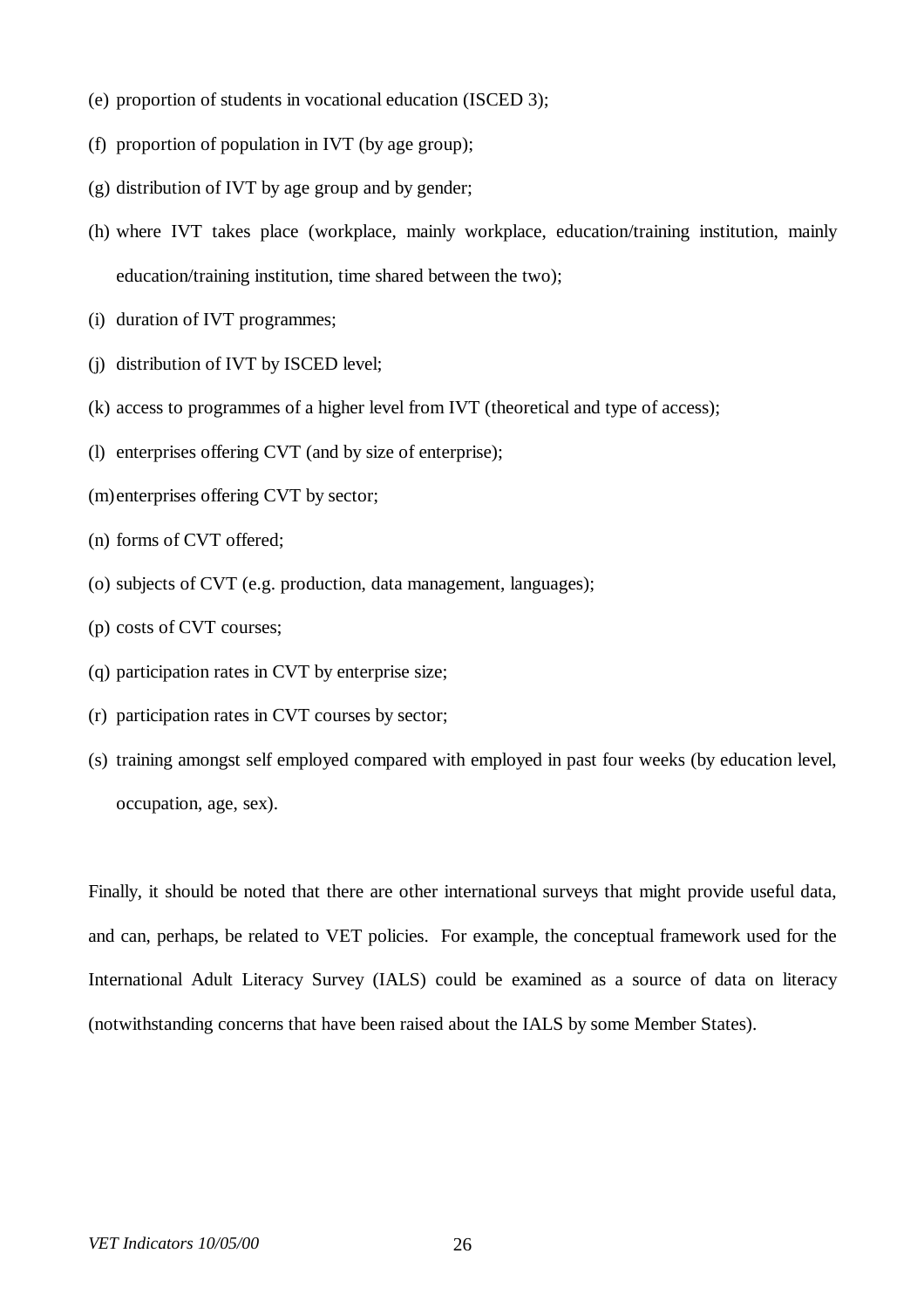# **5 Training effectiveness indicators**

# **5.1 Introduction**

The measurement of the effectiveness of training is not simple. As already noted, training is of many different types and levels. Whilst it might be assumed that more training is 'better' and that it improves employability, improved information is needed to establish if it is better and if so, in what ways and for whom. In the present context, focus is on the effectiveness of three different types of training – IVT, CVT and UVT. For each of these different types of training, effectiveness can be examined in terms of the extent to which it meets the objectives of the various funding bodies at the European, national, regional, enterprise and individual levels (as relevant).

It should also be stressed that the effectiveness of training does not necessarily have clear outcomes. Training may meet the objectives of the funding body, for example, in terms of equipping an individual with qualifications, but there are supply side barriers that have to be considered – for example, recruitment policies may militate against successful outcomes in terms of gaining employment (see Kleinman et al., 1998). This may be particularly likely in relation to those from disadvantaged backgrounds (e.g. from minority backgrounds).

There are further problems with the concept of effectiveness. In particular, it is frequently not possible to make direct causal attributions between training and outputs such as gaining employment. As noted by Kleinman et al. (1998):

'The demand for labour at a particular point in time will be strongly influenced by macroeconomic and macro-social factors – the level of demand in the economy, the macroeconomic stance of government and the degree of business confidence. More immediately, it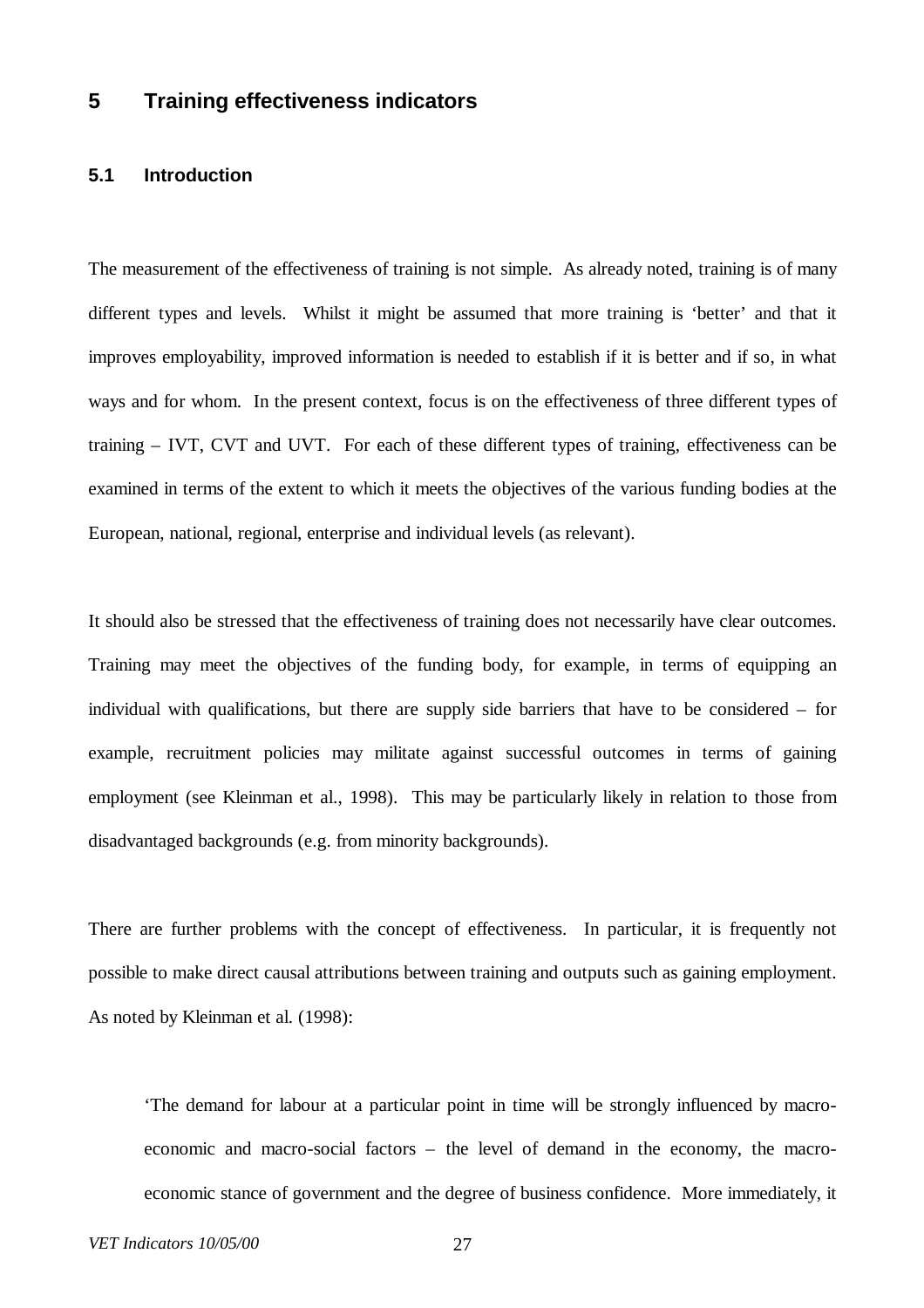will be affected by micro factors, both economic and social. How does the level of demand for labour in the economy as a whole translate into the demand for specific numbers and types of entry-level jobs? What types of attributes and skills are relevant to those jobs? What are the recruitment processes by which firms attract the required labour? Are the entry routes to these jobs primarily formal or primarily informal? How do individuals gain access to these channels?'

Notwithstanding these problems with the concept of effective training, there are likely to be overall benefits as a result of training. At European level, policy objectives related to improving employability, adaptability and increasing lifelong learning may be met. At national or regional levels, objectives related to increasing the overall skill levels, decreasing unemployment and so on may be met. At enterprise level, objectives concerned with increasing productivity, adaptability and so on may be met. At individual level, objectives related to improving general, vocational and personal or social skills may be met.

As noted above, benefits may be immediate 'outputs' or longer term 'outcomes'. For example, the immediate benefits for an individual may be to gain a qualification, whilst a longer-term benefit may be to stay in employment. Likewise for national governments, an immediate benefit may be to reduce the number of unemployed young people, whilst a longer-term benefit may be to increase the overall skill levels in the population. More generally, outcomes may be conceptualised as having an impact on stakeholders of training.

### **5.2 Initial vocational training**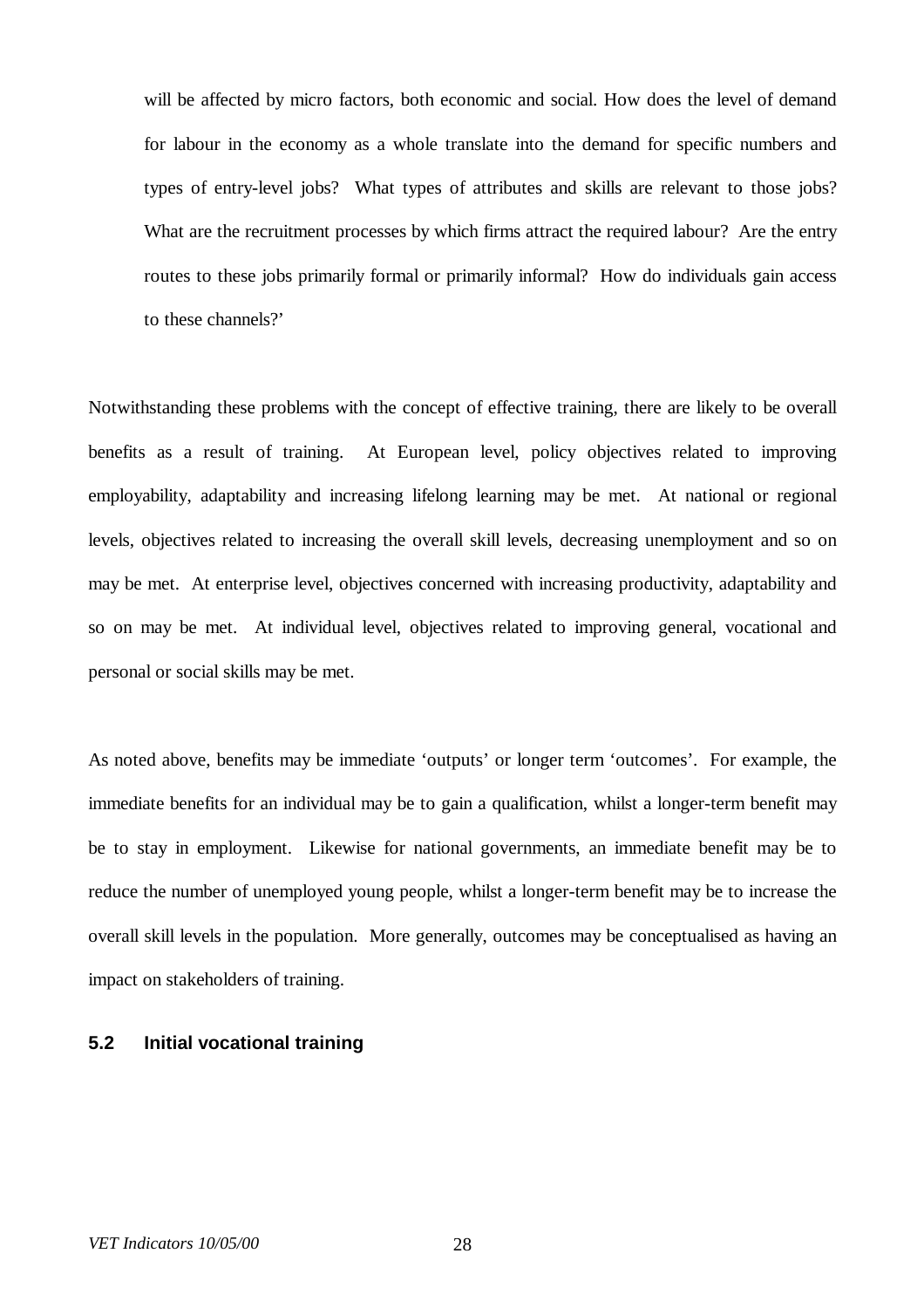Initial vocational training is funded, in the main, at a national level with additional funding from enterprises. On *a priori* grounds, the key objectives of IVT are to equip young people with skills to gain a job and to stay in employment.

### **European policy information requirements**

There are EU policies that relate specifically to IVT (see Section 3). At European level, the policy priorities for IVT are linked, in particular, to the following policy domains (see Section 3.1):

- (a) transition to work,
- (b) adaptability,
- (c) reducing social exclusion,
- (d) improving linguistic competence,
- (e) improving mobility,
- (f) improving the quality of training,
- (g) promoting investment in training.

It is important to note that at EU level, there has been renewed emphasis on apprenticeships and the quality of training as a result of the Luxembourg resolutions (see Section 3.1).

# **Objectives of funding bodies**

### *National/regional levels*

The funding for IVT comes primarily from two sources (public authorities and enterprises). Although not always made explicit, the overall aims of national governments are likely to be to aid transition from school to work; to improve the overall skill levels in the population; and to improve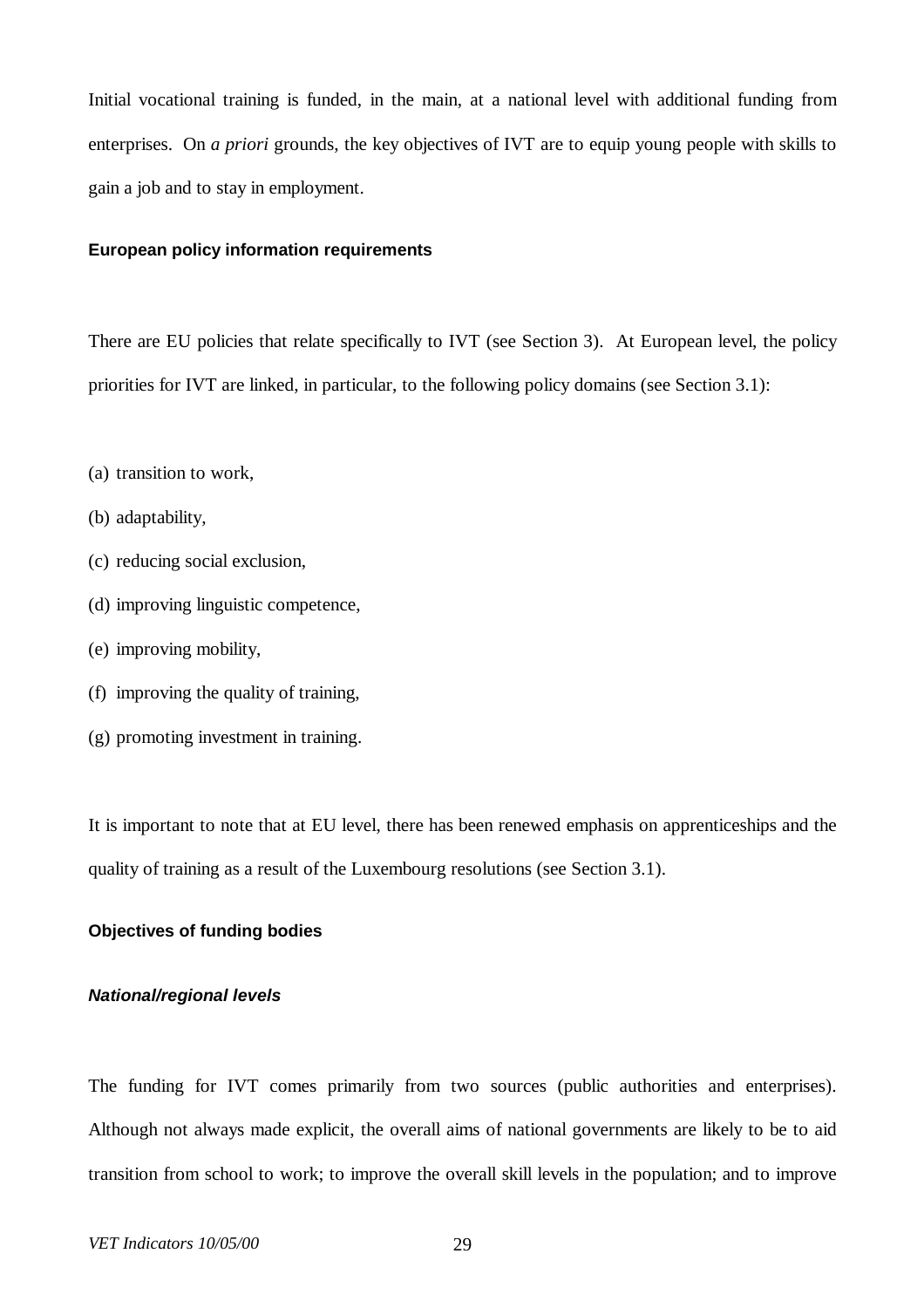the competitiveness and productivity of the country/region. Bearing in mind EU policy priorities, we can propose that the objectives of training will fall within the following domains:<sup>3</sup>

- (a) transition to work,
- (b) adaptability,
- (c) reducing social exclusion,
- (d) improving the quality of training,
- (e) promoting investment in training.

Ideally, to establish the precise objectives of IVT at national level, a review of relevant policy documents would need to be undertaken. By way of example, the case of the UK is outlined. Extracts are all from the Green paper, 'the learning age' (1998).

*'We propose to:*

- *· expand further and higher education to provide for an extra 500 000 people by 2002;*
- *· invest in young people so that more continue to study beyond age 16 … '*

*'Many students on vocational courses need additional help with literacy and numeracy.'*

*'We will make available an additional 10 000 Modern Apprenticeships in 1998-99, with a particular emphasis on young people aged 19 or over, on areas where there are skill shortages, and*

 $\overline{a}$ 

 $3$  The objectives can be defined more precisely, for example: provide young people with skills and competences to obtain and retain a job ('Transition to work'); provide with skills that are transferable to other contexts/ICT skills ('Adaptability'); Provide young people at a disadvantage in the labour market with skills and competences to gain and retain a job ('Reduce social exclusion'); increase the number of young people who gain qualifications/gain jobs ('Improve quality of training'); increase expenditure on training for young people by stakeholders ('Promote investment in training').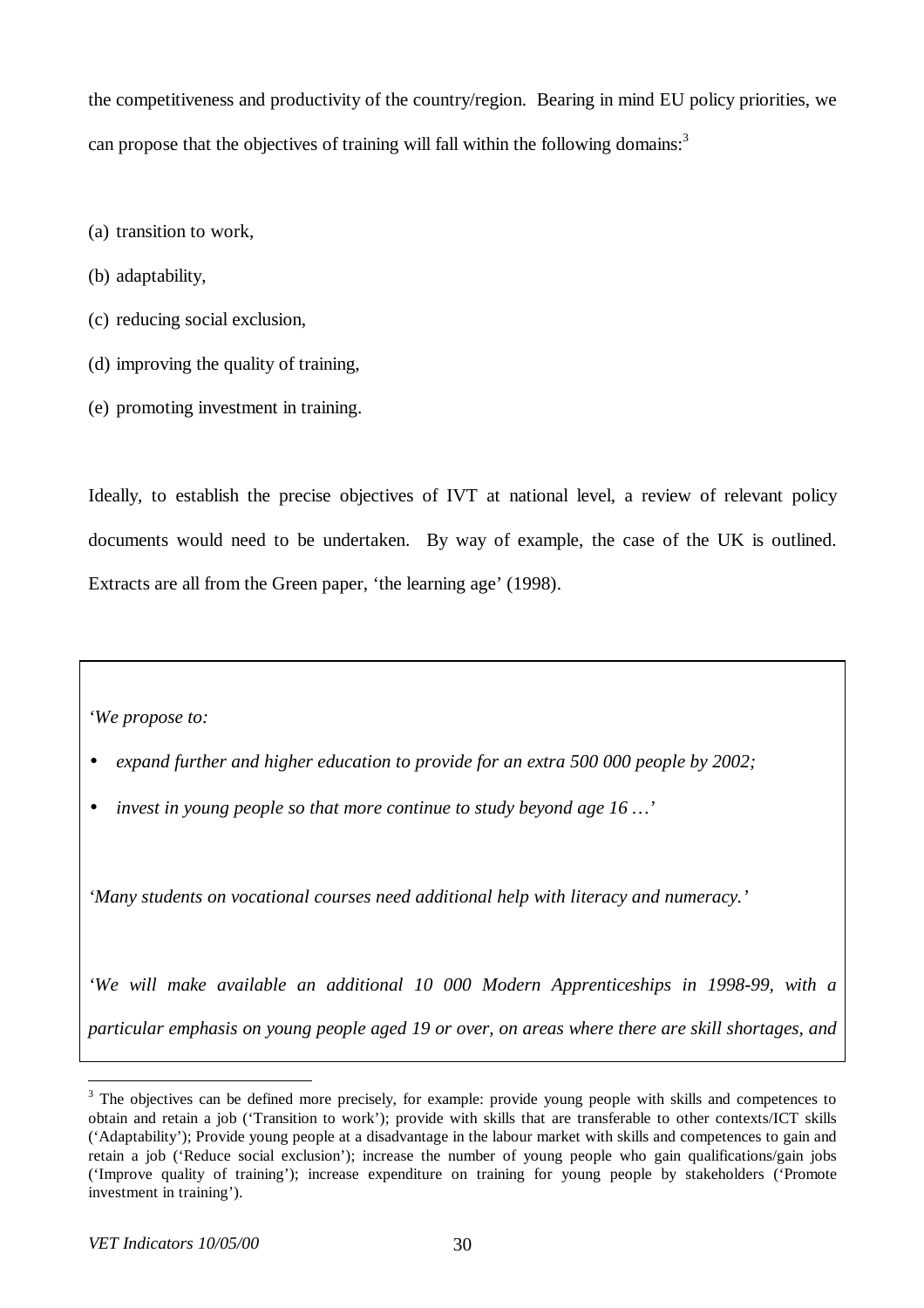# *Enterprise level*

The objectives of IVT at enterprise level are likely to relate to individuals who have undertaken IVT acquiring skills and competences that meet the needs of the employer/enterprise. The objectives of training are likely to fall in the following domains:

- (a) transition to work,
- (b) adaptability,
- (c) reducing social exclusion (not a high profile for all enterprises),
- (d) improving the quality of training (not a high profile for all enterprises).

### *Individual level*

Whilst individuals do not, in general, fund IVT, they are likely to contribute to funding their own higher education. Their objectives are likely to fall within the following domains:

- (a) transition to work,
- (b) adaptability,
- (c) reducing social exclusion (a very high priority for those from disadvantaged groups),
- (d) improving linguistic fluency (may be a priority for some individuals),
- (e) spending a period of study in another EU country (may be a priority for some individuals).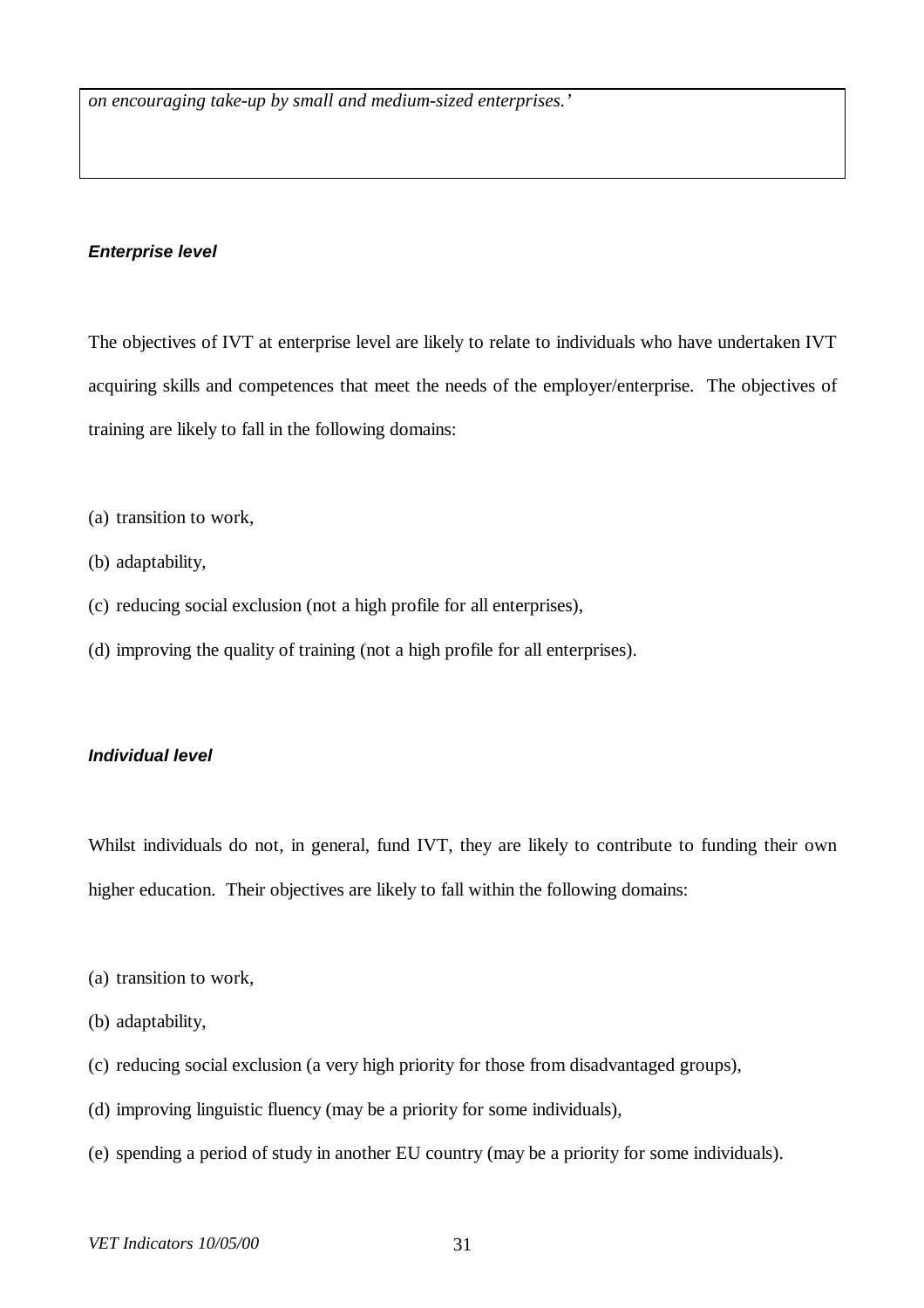# **General proposals for IVT indicators**

# *National/regional, enterprise, individual levels*

Data collection: VET survey and LFS/ECHP/other household survey/survey of school leavers [Classifications by gender, age, minority group].

# *Input indicators*

- 1. Percentage of young people taking up apprenticeships.
- 2. Percentage of young people taking up other forms of integrated training and work experience.
- 3. Percentage of young people in various types of IVT [classifications as in VET survey] over time.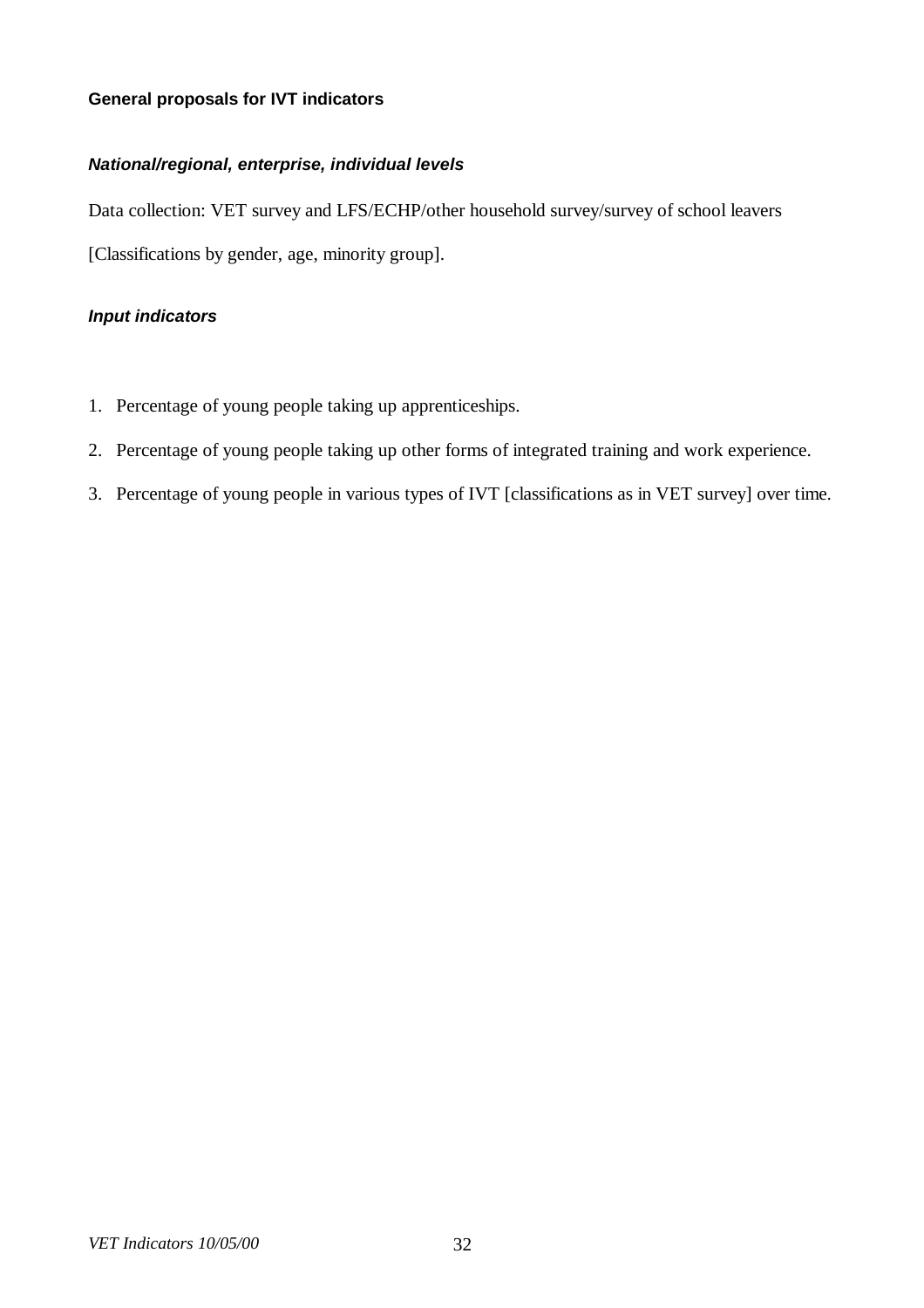### *Output indicators (vocational/general)*

- 1. Percentage of young people gaining qualifications [nationally recognised/not nationally recognised, ISCED level].
- 2. Percentage of young people who have followed training and not gained recognised qualification.
- 3. Percentage of young people gaining a higher qualification than that already held [by level].
- 4. Percentage of those who started in IVT completing training [by type of IVT].
- 5. Percentage of those following training (including higher education) who have been on placement (or studied) in another EU country during period of training. Only where this was a specific objective.

#### *Outcomes*

- 1. Percentage of young people going on to higher level of training/education.
- 2. Percentage of those who started IVT, obtaining a job within x weeks [by ISCO level, sector].
- 3. Percentage of those completing IVT gaining competence in ICT [classification by level of competence].
- 4. Percentage of those completing IVT gaining competence in foreign language 1 [classification by level of competence] only where this was a specific objective.
- 5. Percentage of those completing training gaining competence in foreign language 2 [classification by level of competence] only where this was a specific objective.
- 6. Percentage of those completing training gaining competence in literacy [classification by level of competence] only where this was a specific objective.
- 7. Percentage of those completing training gaining competence in numeracy [classifications by level of competence] only where this was a specific objective.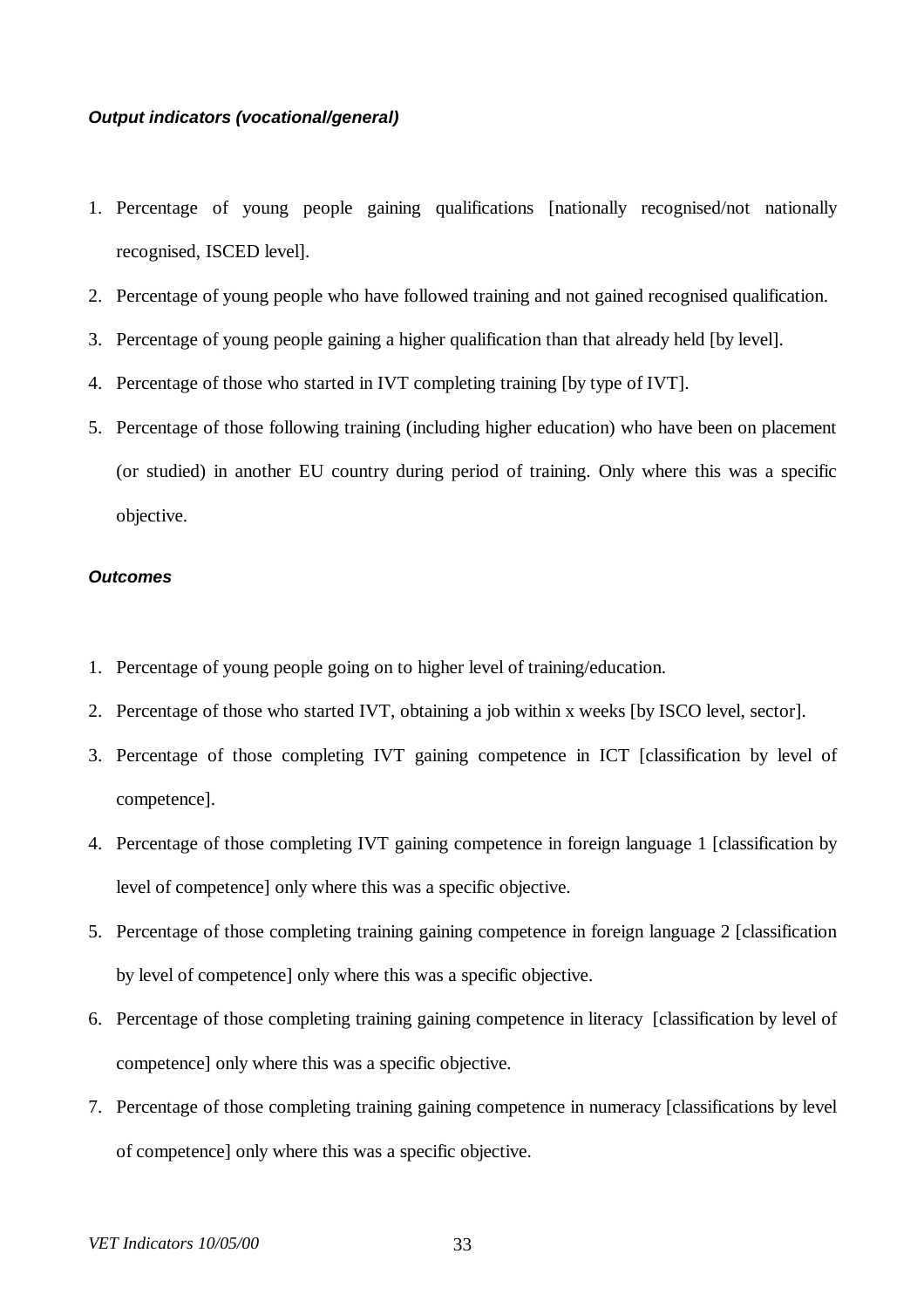- 8. Percentage of those completing training gaining competence in the language of instruction speakers of other languages [classifications by level of competence] only where this was a specific objective.
- 9. Percentage of those who obtain a job, retain that job/any job for three/six months.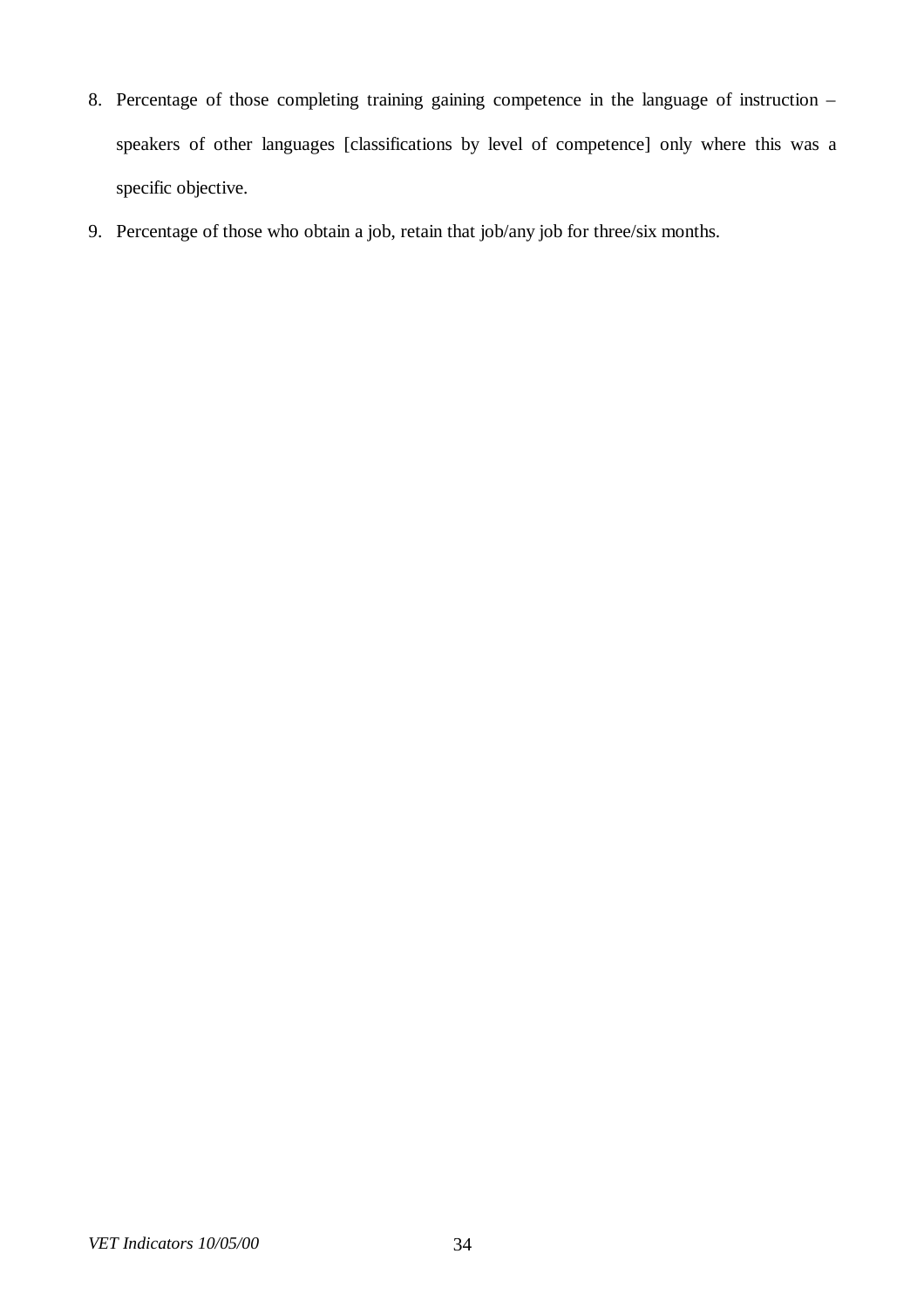# **5.3 Continuing vocational training**

Continuing vocational training is funded at many different levels: European, national, regional, enterprise, social partner and individual.

### **European policy information requirements**

There are EU policies that relate specifically to CVT (see Section 3.1) and a high priority is given to this form of training. The priorities in relation to CVT are linked, in particular, to the following policy domains:

- (a) lifelong learning,
- (b) adaptability,
- (c) innovation,
- (d) linguistic competence,
- (e) mobility,
- (f) investment in training,
- (g) quality of training.

# **Objectives of funding bodies**

### *European level*

The objectives of the EU in its funding of CVT relate in particular to the following policy domains:

- (a) adaptability,
- (b) linguistic competence,
- *VET Indicators 10/05/00* 35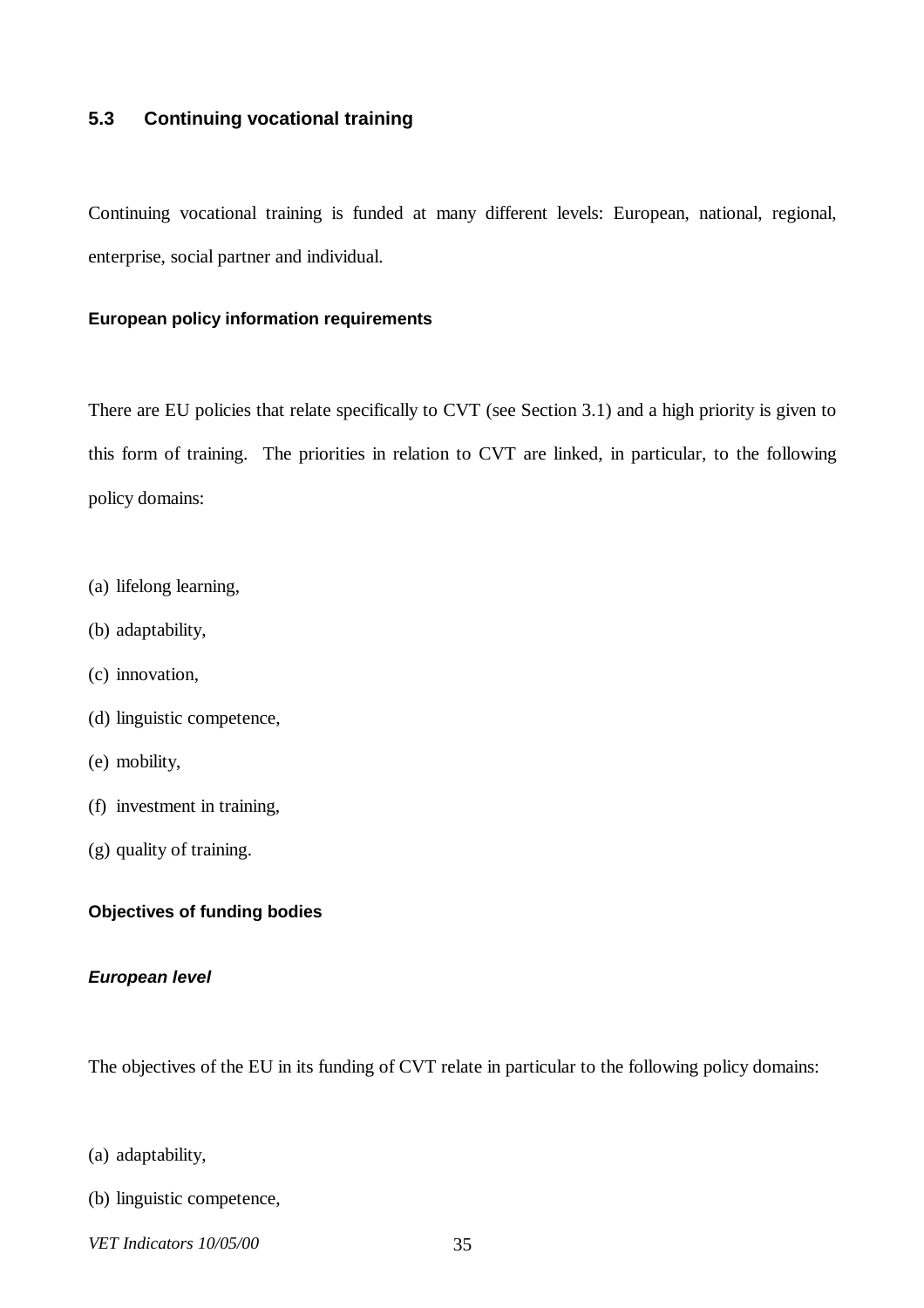- (c) mobility,
- (d) investment in training.

#### *National/regional levels*

The objectives of CVT from the perspective of national governments are likely to be to improve skill levels in the population, to reinforce national policies (e.g. in relation to lifelong learning, improving adaptability of the workforce), to encourage investment in training by employers, and to improve the overall competitiveness of the country. Objectives are likely to be in the domains:

- (a) adaptability,
- (b) linguistic competence (not necessarily in all countries),
- (c) investment in training,
- (d) quality of training.

#### *Enterprise/social partner levels*

The objectives of CVT for enterprises are likely to be varied. They may include: improving jobrelated knowledge, improving general problem solving capacities, improving management skills, improving personal/social competences (e.g. team work), improving productivity, meeting health and safety requirements, meeting legal training obligations, retaining staff, improved quality of products or services, improving customer satisfaction, improving competitiveness, improving profitability, creating new markets (global/EU), reducing staff costs, improving staff motivation, decreasing absenteeism, improving foreign language competence. Objectives in the following domains may be addressed: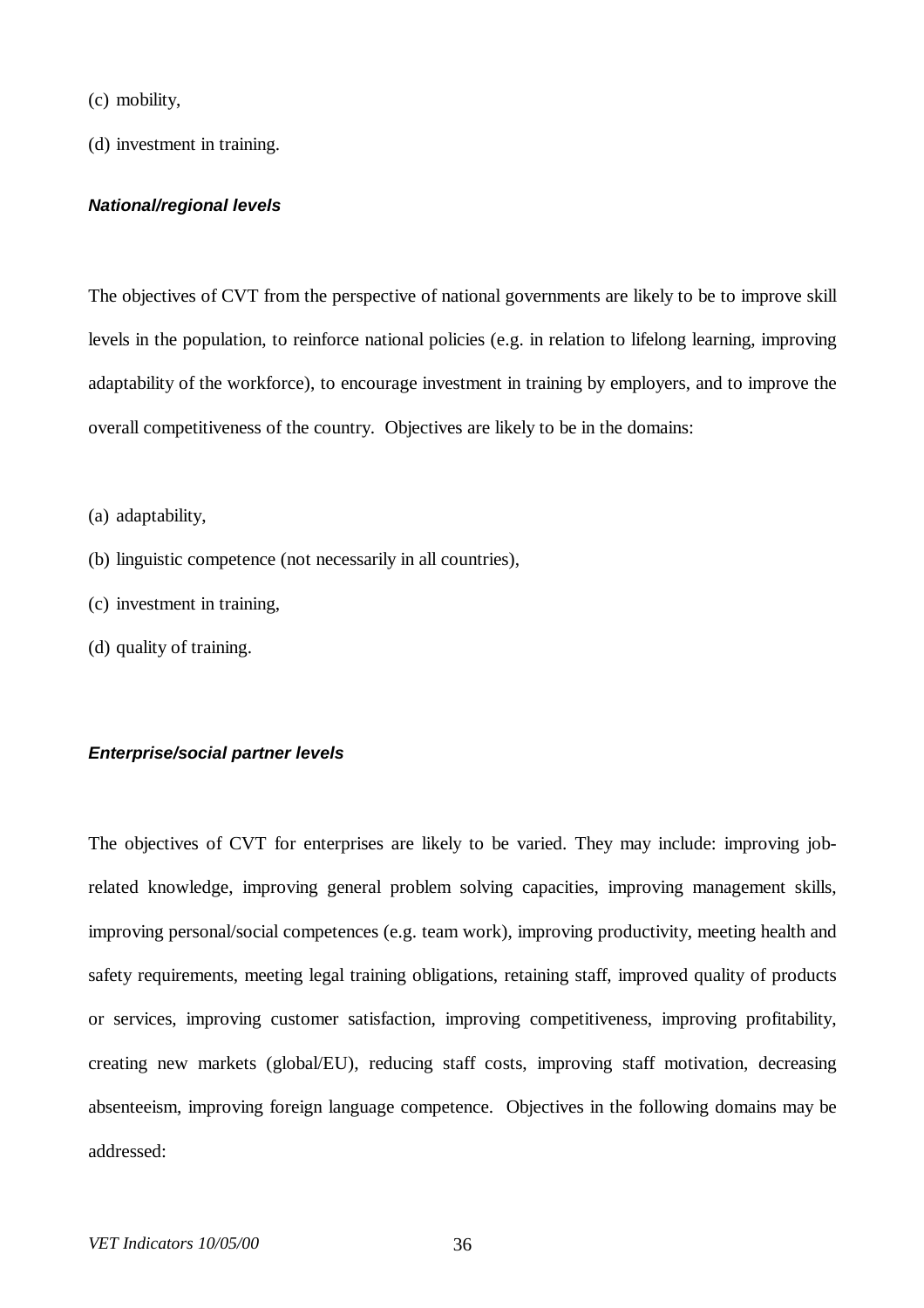- (a) adaptability,
- (b) innovation,
- (c) linguistic competence (not necessarily in all enterprises),
- (d) mobility (not necessarily in all enterprises),
- (e) investment in training (not necessarily in all enterprises),
- (f) quality of training (not necessarily in all enterprises).

### *Individual level*

In the case of individuals, the objectives of CVT are likely to be varied. Individuals may wish to improve their skill levels, promotion prospects, salaries or future employment opportunities. Objectives are likely to be included in the following policy domains:

- (a) adaptability,
- (b) linguistic competence (not necessarily all individuals),
- (c) mobility (not necessarily all individuals).

#### **General proposals for CVT indicators**

#### *European, national, regional, individual levels*

Data collection CVTS and LFS/LFS/ECHP/other household survey

[Classifications by occupational level, gender, age, type of training, in labour force/not in labour force, funded by self/employer, initiated by self/employer].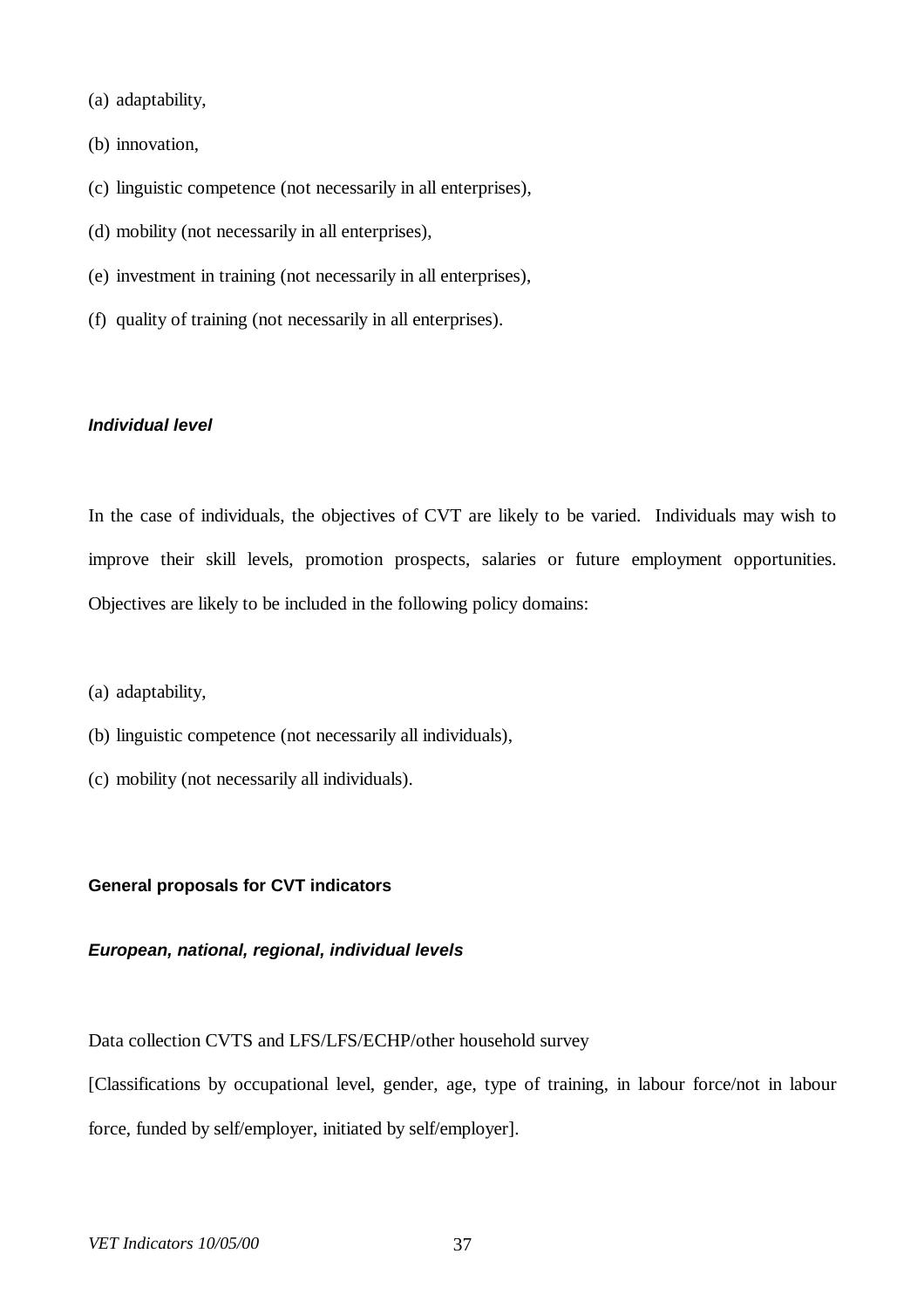# *Input*

- 1. Percentage of those in employment undertaking CVT in past 6/12 months [by number of episodes of training].
- 2. Percentage of those out of labour force undertaking CVT in past 6/12 months.
- 3. Percentage of those undertaking CVT by current salary.
- 4. Percentage of those undertaking CVT by current level of education or training [using ISCED level].
- 5. Percentage of those undertaking placement (part of CVT) in another EU country.

### *Output (vocational/general)*

- 1. Percentage of those undertaking CVT gaining a qualification [job-related/general, nationally recognised/not nationally recognised, ISCED level].
- 2. Percentage of those undertaking CVT and not gaining a qualification.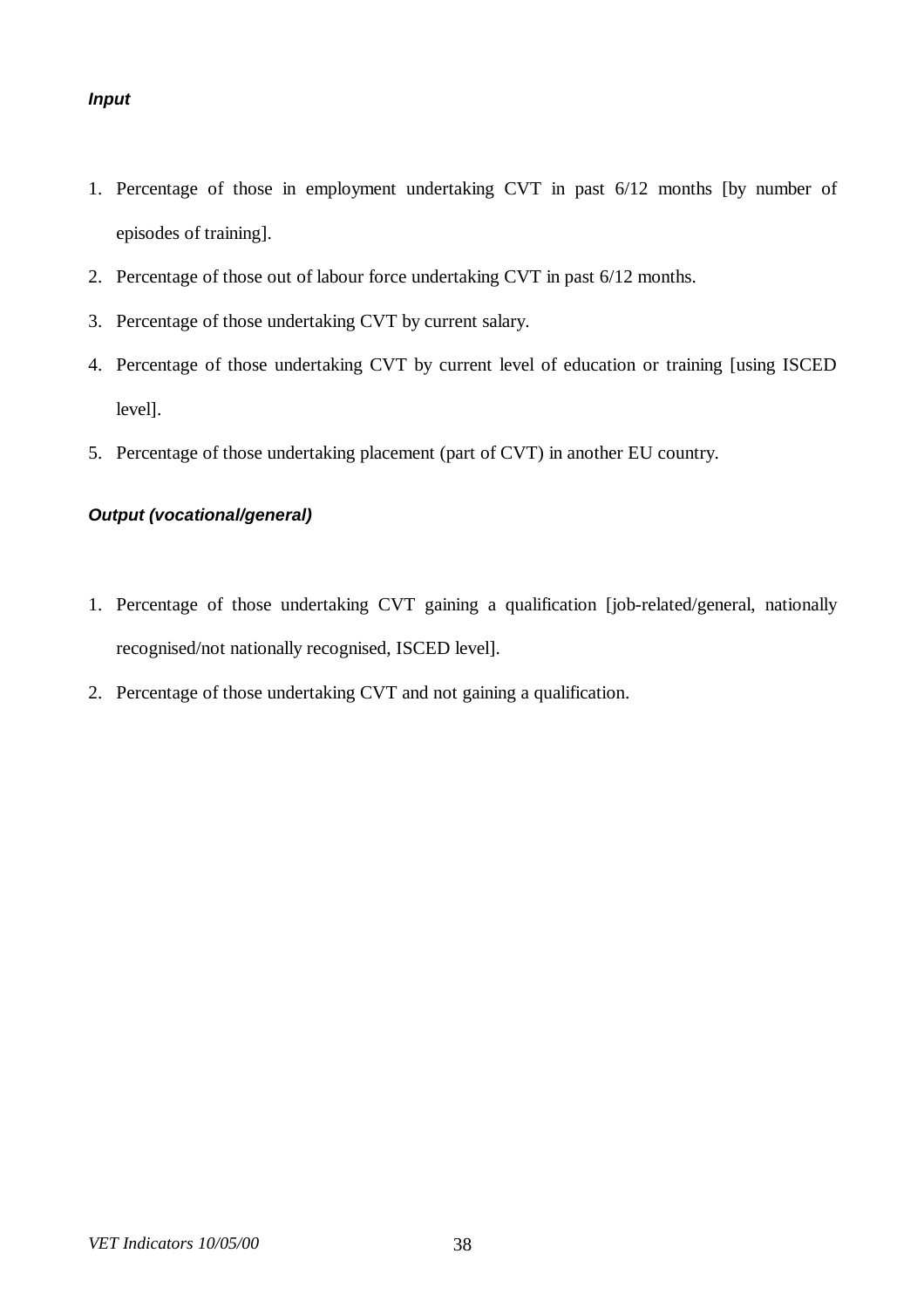#### *Outcomes*

- 1. Percentage of those undertaking CVT gaining promotion (attributed to training).
- 2. Percentage of those undertaking CVT gaining a higher position in same company (attributed to training).
- 3. Percentage of those undertaking CVT gaining new job (attributed to training).
- 4. Percentage of those undertaking CVT receiving higher remuneration (attributed to training).
- 5. Percentage of those undertaking CVT gaining competence in a foreign language 1[classification by level of competence] only where this was a specific objective.
- 6. Percentage of those undertaking CVT gaining competence in foreign language 2 [classification by level of competence] only where this was a specific objective.
- 7. Percentage of those undertaking CVT gaining competence in ICT [classification by level of competence] only where this was a specific objective.
- 8. Percentage of those who were not in the labour force, and who undertook CVT, who have now entered the labour force.
- 9. Percentage of those who were not in labour force, and who undertook CVT, entering labour force and gaining employment.

### *Enterprise level*

Data collection: CVTS.

### *Input*

[Classification by sector, age, sex, educational level (using ISCED), salary level, position in company, type of training]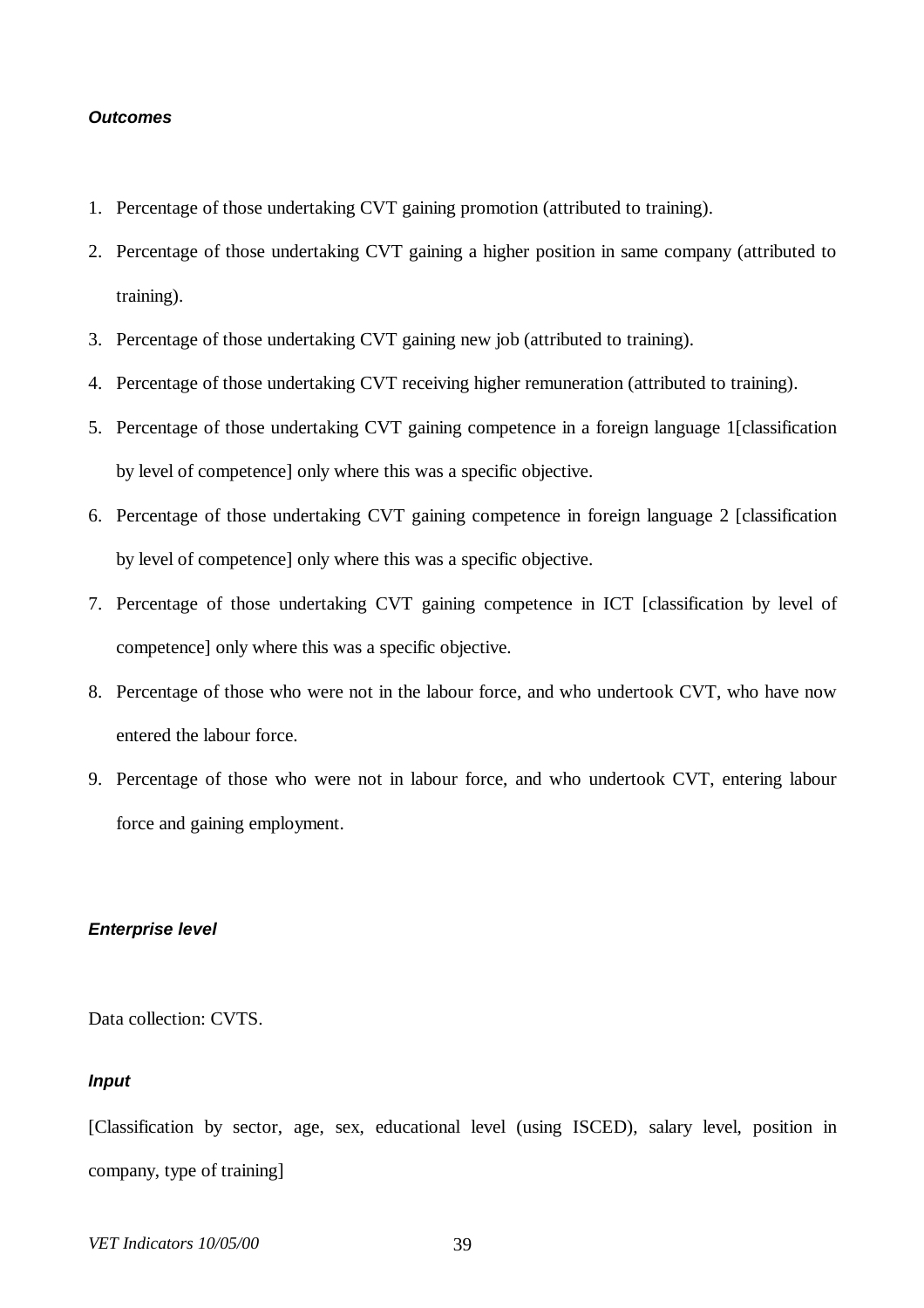1. Percentage of employees in enterprise undertaking CVT.

#### *Outcomes*

[Classification by sector, type of training]

The following are examples of the areas in which indicators could be produced as part of the CVTS using specific 'modules'. Questions would focus on perceptions of employers and the extent to which the following outcomes can be attributed/related to training:

- (a) staff retention,
- (b) improved productivity,
- (c) increased profits,
- (d) improved management skills,
- (e) decrease in staff absenteeism,
- (f) improved adaptability of work force,
- (g) improved job-related knowledge,
- (h) improved problem solving capacities of employees,
- (i) facilitated innovation,
- (j) improved personal/social skills of workforce [only where this was an objective] [e.g. team work
	- to be expanded at a later date].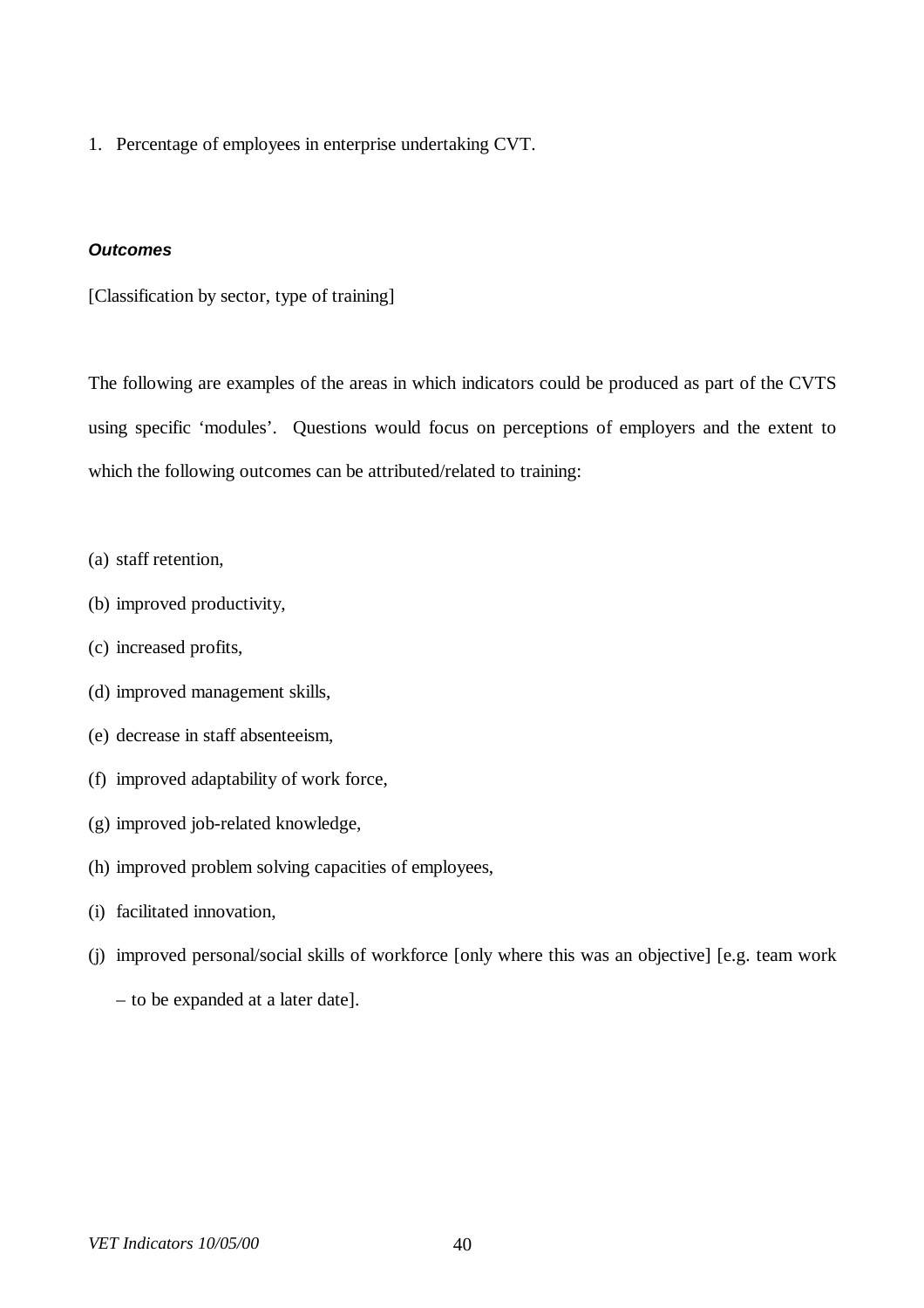## **5.4 Training for the unemployed**

#### **(including women returners, minorities, those with disabilities/special needs, the elderly)**

Training for the unemployed is funded primarily by national public authorities, with additional funds from the EU. The key objectives of UVT are to improve the employability of those currently out of work.

### **European policy information requirements**

There are EU policies that relate specifically to UVT (see Section 3.1) and a high priority is given to this form of training. Training for the unemployed is linked, in particular, to the following policy domains:

- (a) lifelong learning,
- (b) reducing social exclusion,
- (c) improving adaptability,
- (d) quality of training.

### **Objectives of funding bodies**

#### *European level*

The EU provides funds for UVT. The objectives of this type of training are likely to fall into the following policy domains:

(a) lifelong learning,

*VET Indicators 10/05/00* 41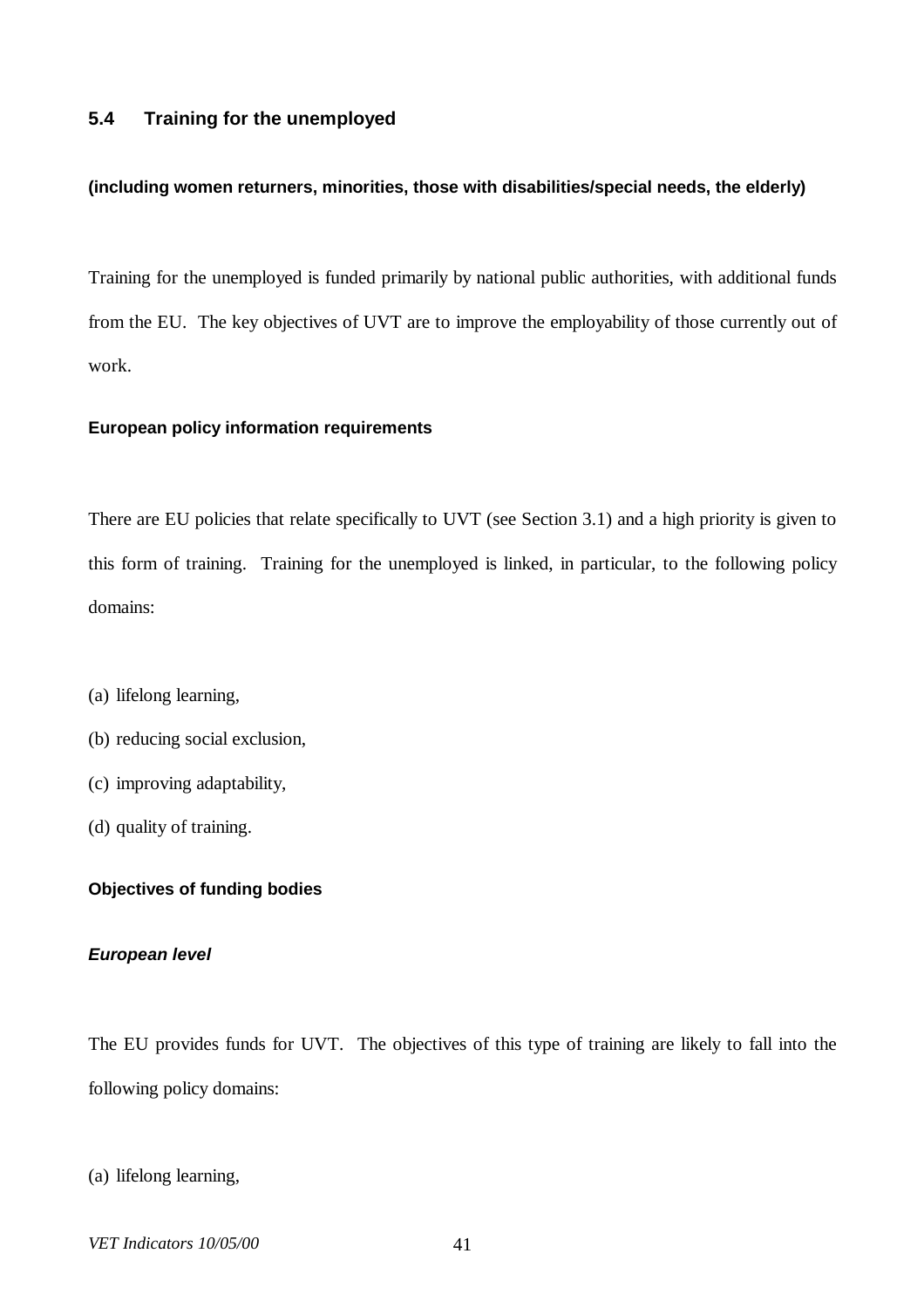- (b) reducing social exclusion,
- (c) improving adaptability,
- (d) linguistic competence (in some cases only).

### *National/regional levels*

The funding for UVT comes mainly from public authorities. The objectives of UVT from the perspective of national governments are likely to be to reduce unemployment, to improve skill levels in the population and to reinforce national policies (e.g. in relation to life long learning, improving adaptability of the workforce, reducing social exclusion). Ultimately, the objectives are likely to be related to the overall competitiveness and productivity of the country/region. In the current policy framework key objectives are in the following domains:

- (a) reducing social exclusion,
- (b) improving adaptability,
- (c) quality of training,
- (d) investment in training.

#### **General proposals for UVT indicators**

### *European, national, regional levels*

Data collection: new administrative data collection, LFS/ECHP/other household survey [Classifications by gender, age group (including elderly), minority group, disability/special needs, type of training provider].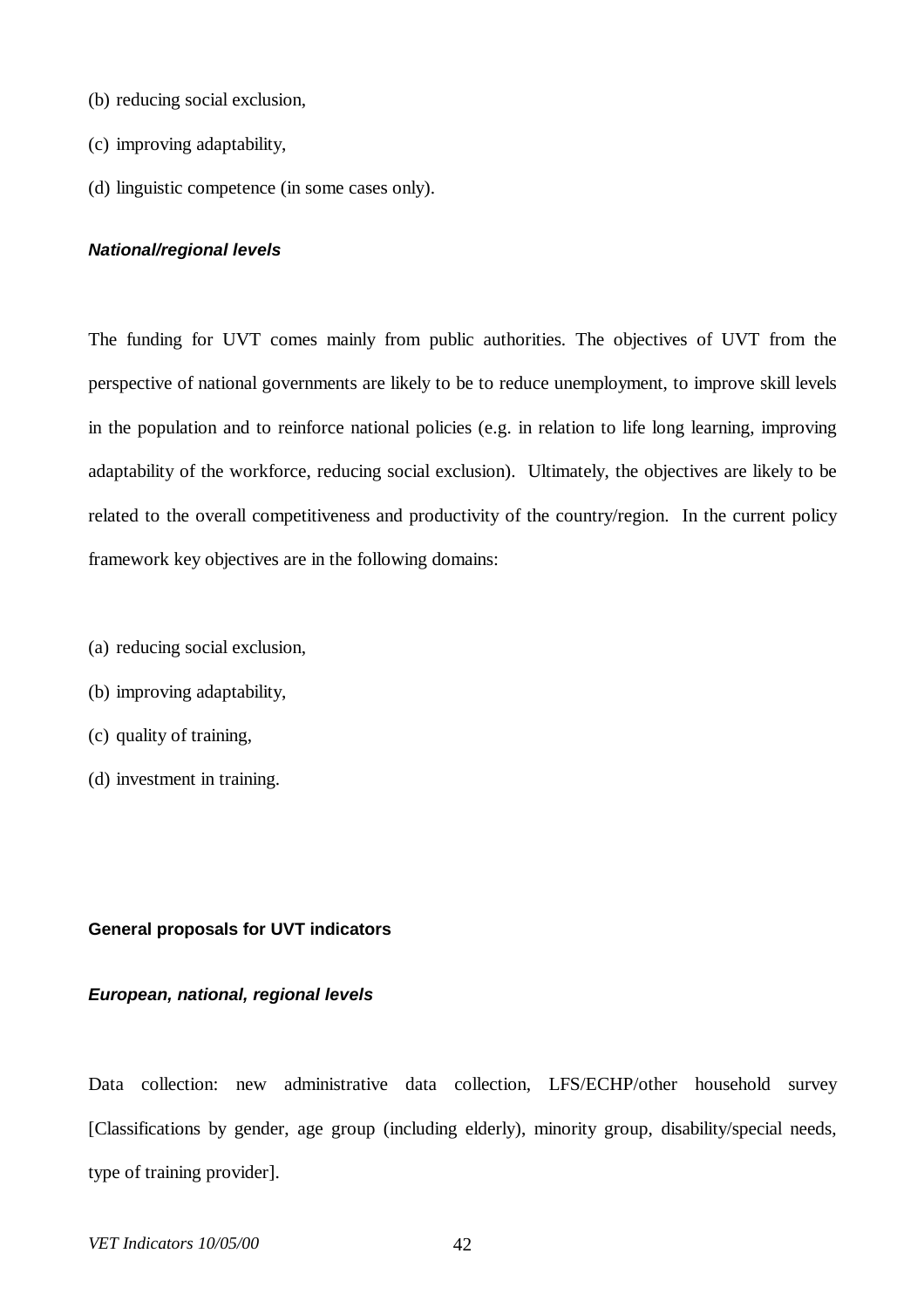#### *Input*

- 1. Percentage of young unemployed offered training, retraining, work practice before six months of unemployment [could be related to Member State targets].
- 2. Percentage of unemployed adults offered training, retraining, work practice before 12 months of unemployment [could be related to Member State targets] [classification by ISCED level].
- 3. Percentage of young unemployed who take up training, retraining, work practice before six months of unemployment [training classification by ISCED level].
- 4. Percentage of unemployed adults who take up training, retraining, work practice before 12 months of unemployment [training classification by ISCED level].

## *Output (vocational/general)*

- 1. Percentage of young unemployed who complete training, retraining, work practice [classifications by type of job: full-time/part-time, permanent/temporary, sector, ISCO level].
- 2. Percentage of unemployed adults who complete training, retraining, work practice [classifications by type of job: full-time/part-time, permanent/temporary, sector, ISCO level].
- 3. Percentage of those completing training who gain a qualification [job-related/general, nationally recognised/not nationally recognised, ISCED level, young unemployed/unemployed adults].

#### *Outcomes*

1. Percentage of young unemployed who obtain a job after completing/not completing training, retraining, work practice [classifications by type of job: full-time/part-time, permanent/temporary, sector, ISCO level].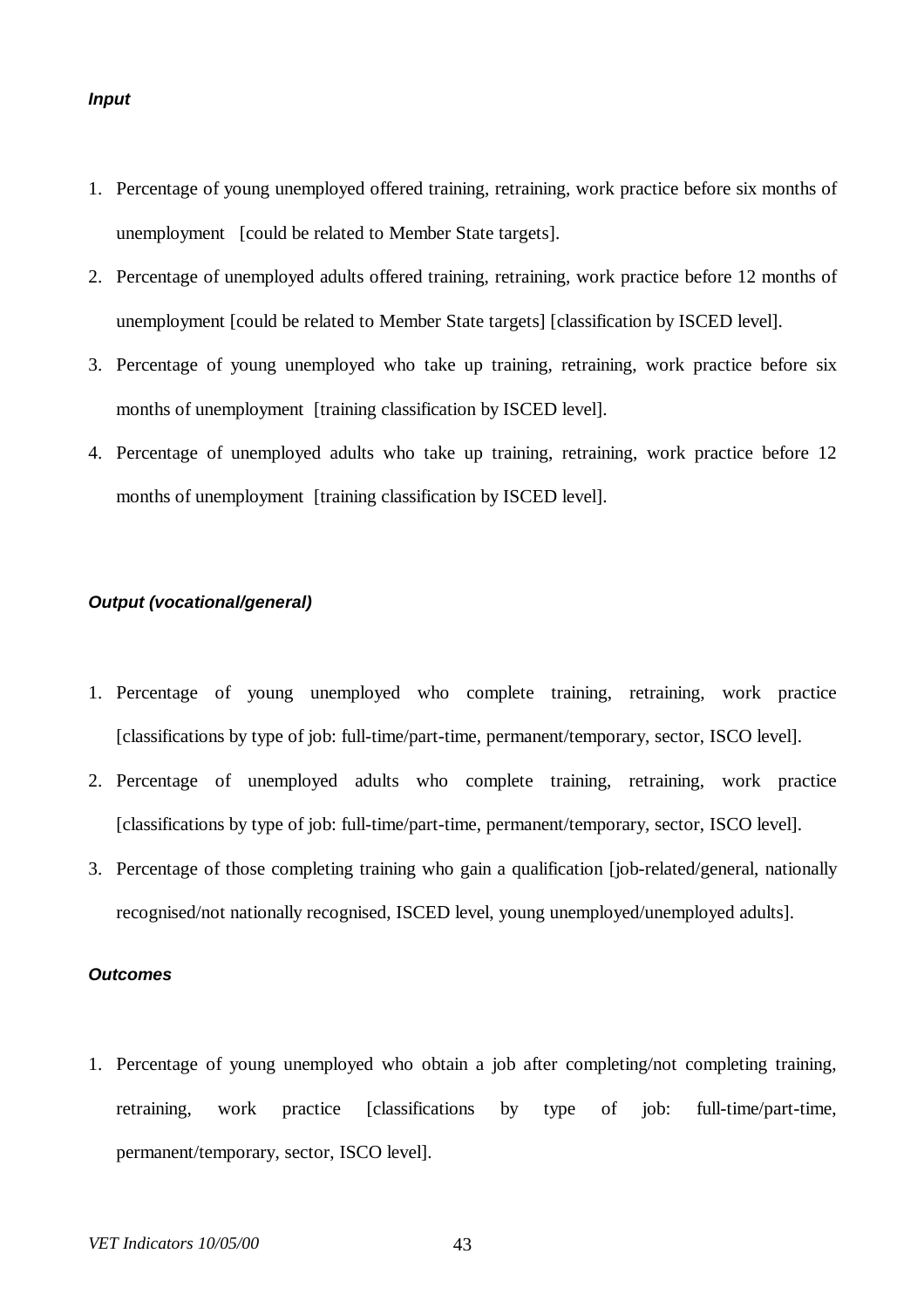- 2. Percentage of unemployed adults who obtain a job after completing/not completing training, retraining, work practice [classifications by type of job: full-time/part-time, permanent/temporary, sector, ISCO level].
- 3. Percentage of young unemployed completing/not completing training who retain job/any job for three months/six months after training, retraining, work practice.
- 4. Percentage of unemployed adults completing/not completing training who retain job/any job for three months/six months after training, retraining, work practice.
- 5. Percentage of those who start training but do not complete training, who obtain a job (unemployed adults/young unemployed).
- 6. Percentage of those who complete UVT, obtaining a job within x weeks [by ISCO level, sector].
- 7. Percentage of those completing UVT gaining competence in ICT [classification by level of competence].
- 8. Percentage of those completing UVT gaining competence in foreign language 1 [classification by level of competence] only where this was a specific objective.
- 9. Percentage of those completing UVT gaining competence in foreign language 2 [classification by level of competence] only where this was a specific objective.
- 10. Percentage of those completing UVT gaining competence in literacy [classification by level of competence] only where this was a specific objective.
- 11. Percentage of those completing UVT gaining competence in numeracy [classification by level of competence] only where this was a specific objective.
- 12. Percentage of those completing UVT gaining competence in language of instruction speakers of other languages [classifications by level of competence] only where this was a specific objective.
- 13. Percentage of those who obtain a job, retain that job/any job for three/six months.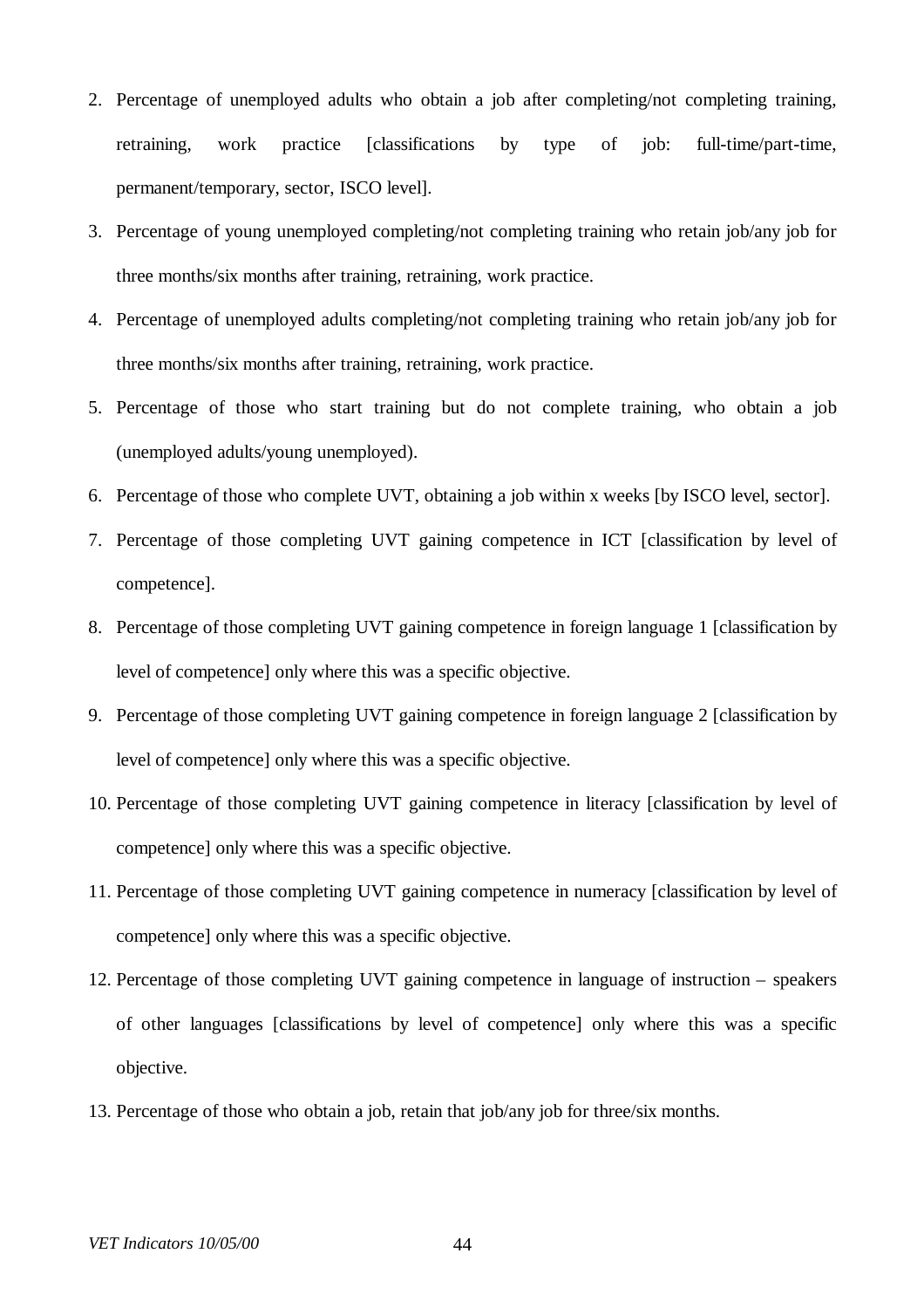# **5.5 Other issues**

There is also a need for indicators relating to expenditure on training at different levels (e.g. public expenditure, expenditure at sectoral level, expenditure by enterprises, expenditure by individuals); also information on unit costs for different forms of training (e.g. initial VET of various types, training for the unemployed).

Given the complexity of this area, it is likely that specific studies designed to evaluate different types of training from the perspectives of different stake holders would add considerably to the knowledge base from which informed decisions about the relative effectiveness of training can be taken.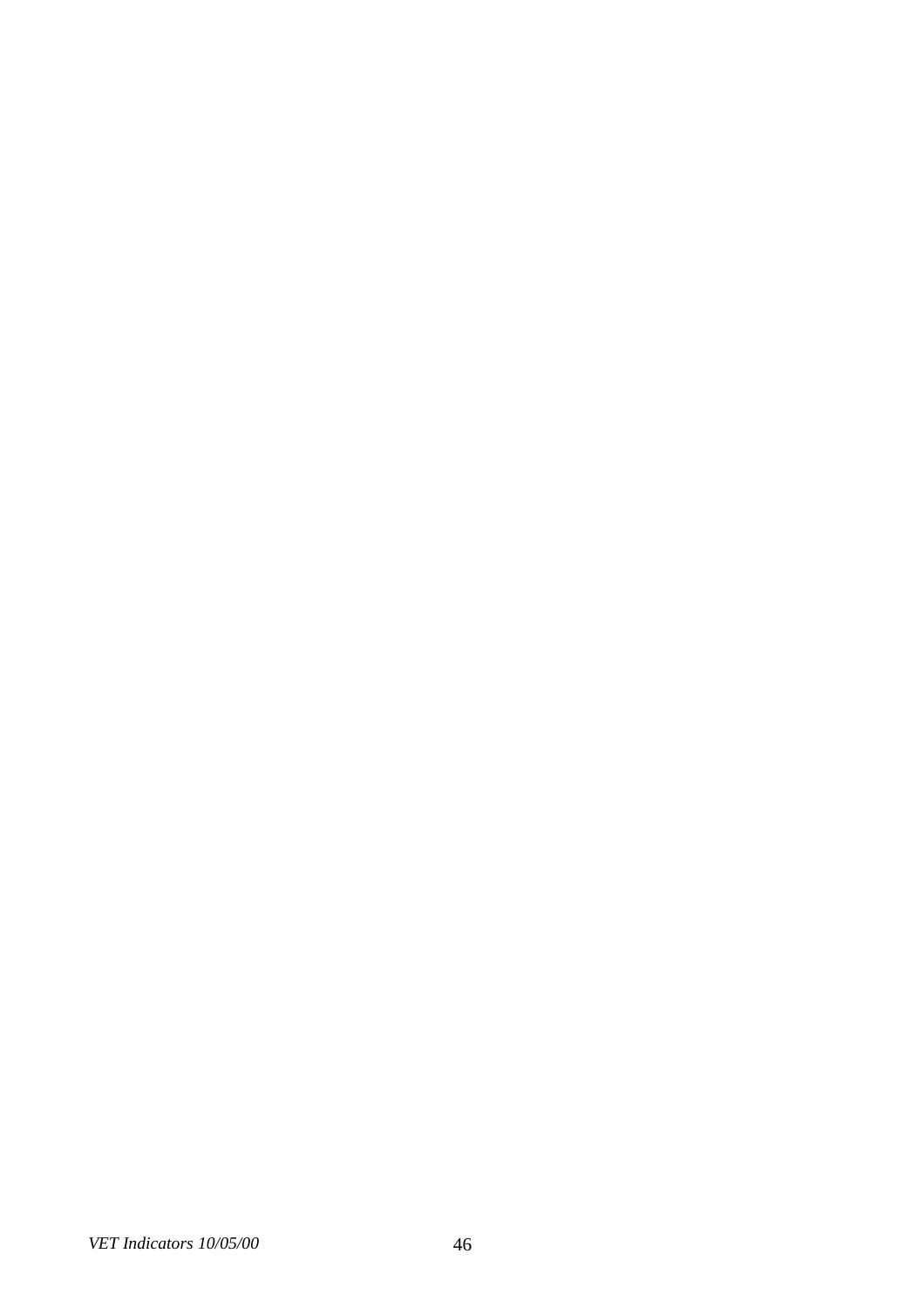# **References**

Canning, J. (1996) 'Compact plus for jobs evaluation', *Business in the Community*, London.

Cedefop (1997) Policy guidelines.

Department for Education and Employment (1998) *The learning age*, London, Stationery Office.

Descy, P. Westphalen, S-A. (1998) 'Measuring the effectiveness of training', Working paper, Cedefop.

European Commission (1994) White paper: 'Growth, competitiveness, employment - the challenges and ways forward into the  $21<sup>st</sup>$  century.'

European Commission (1995) White paper: 'Teaching and learning: towards the learning society'.

European Commission (1996) 'Education, training and research: the obstacles to transnational mobility', *Bulletin of the European Union*, Supplement 5/96.

European Commission (1997) 'Agenda 2000: for a stronger and wider Union'*, Bulletin of the European Union*, Supplement 5/97.

European Commission (1997) Commission communication: proposal for guidelines for Member States employment policies, COM(97) 497 final, 1.10.1997.